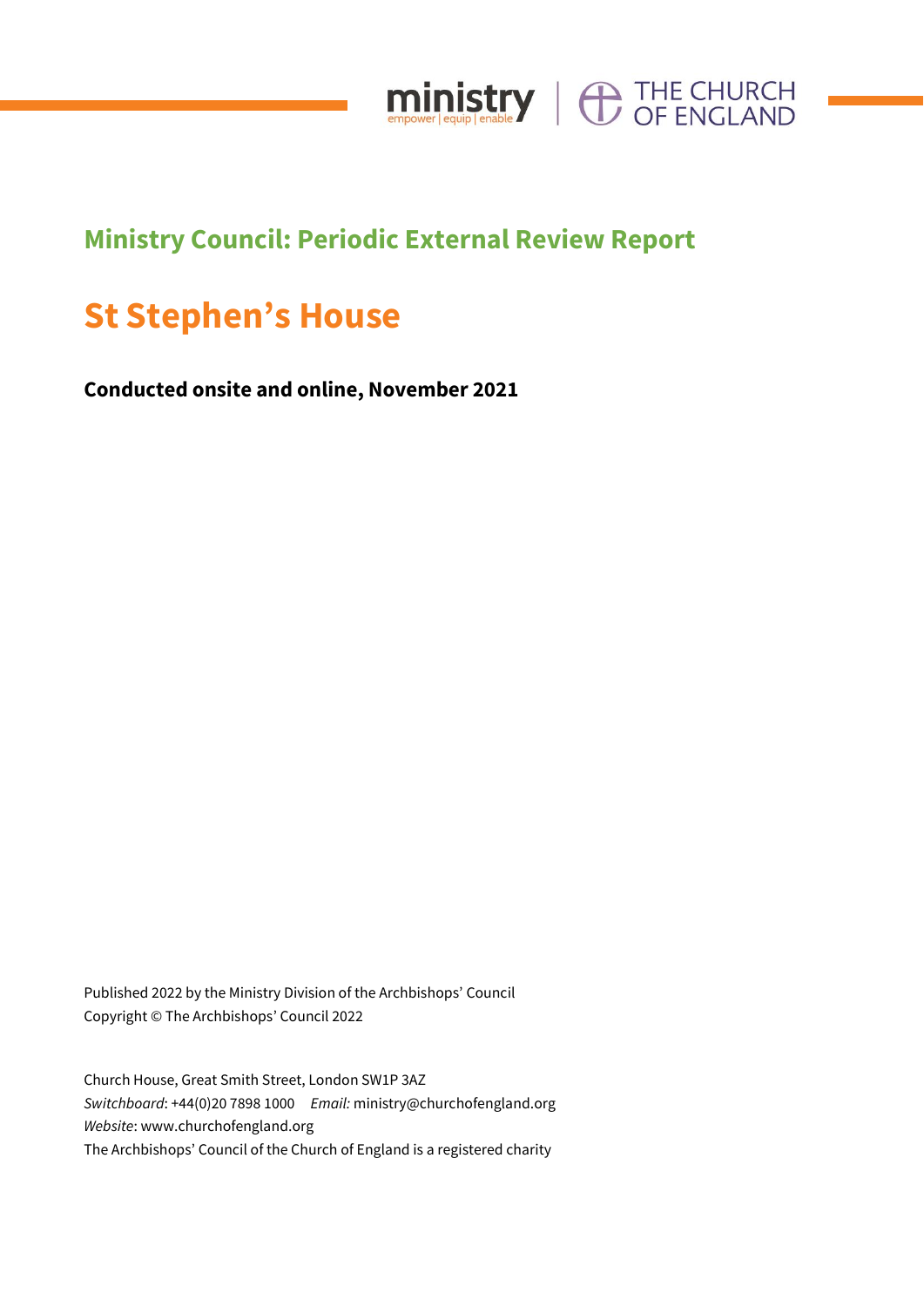

# **Contents**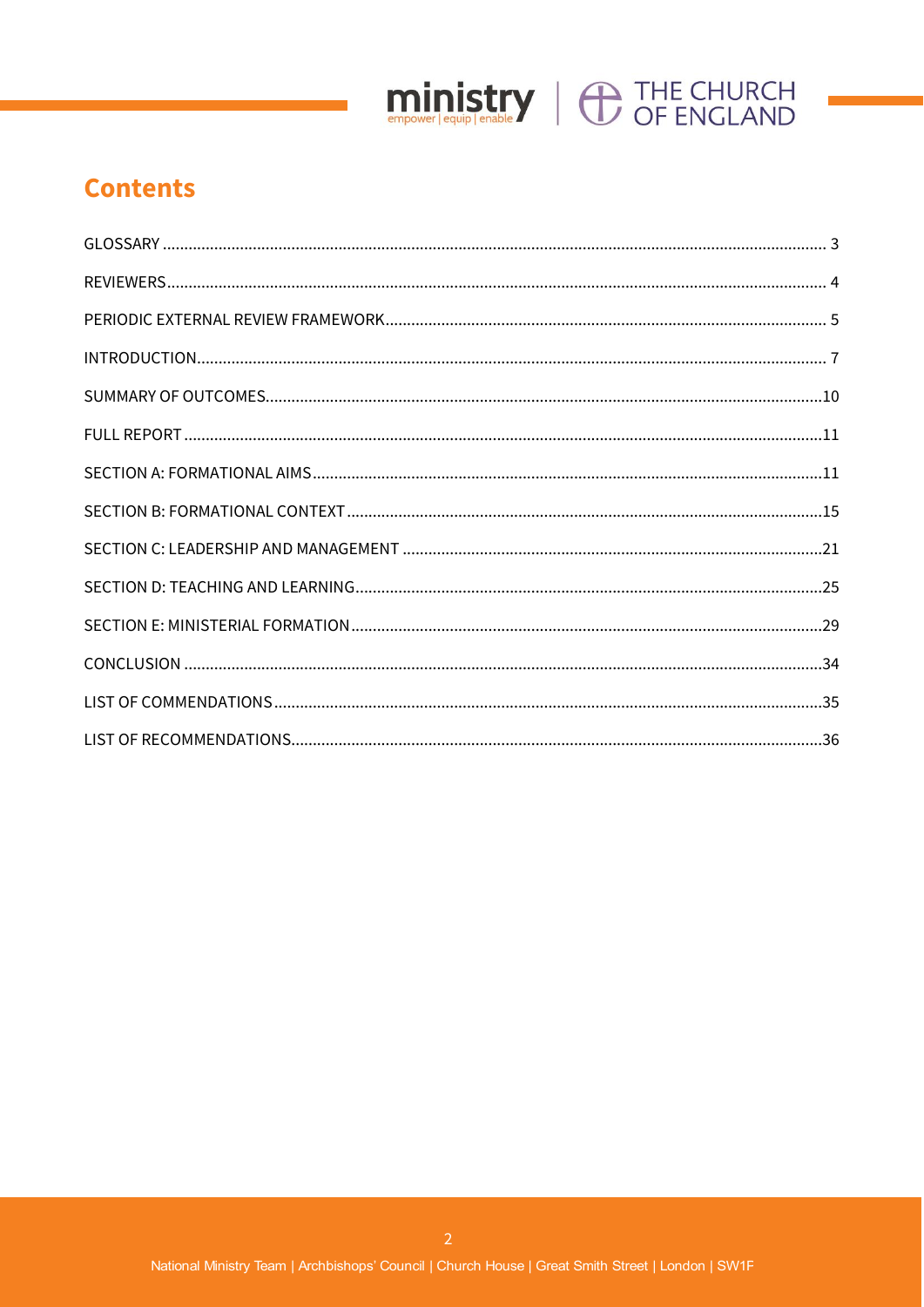# ministry | O THE CHURCH

# **Glossary**

| <b>ASE</b>  | <b>Annual Self Evaluation</b>                 |
|-------------|-----------------------------------------------|
| <b>BCP</b>  | Book of Common Prayer                         |
| СA          | Common Awards                                 |
| CofE        | Church of England                             |
| <b>CW</b>   | Common Worship                                |
| <b>DDO</b>  | Diocesan Director of Ordinands                |
| <b>FTE</b>  | Full-time Equivalent                          |
| IME1/2      | Initial Ministerial Education Phase 1/2       |
| PER         | <b>Periodical External Review</b>             |
| <b>PPH</b>  | Permanent Private Hall (of Oxford University) |
| <b>SSH</b>  | St Stephen's House                            |
| <b>SWOT</b> | Strengths, Weaknesses, Opportunities, Threats |
| TEI         | Theological Education Institution             |
| <b>UKME</b> | <b>UK Minority Ethnicity</b>                  |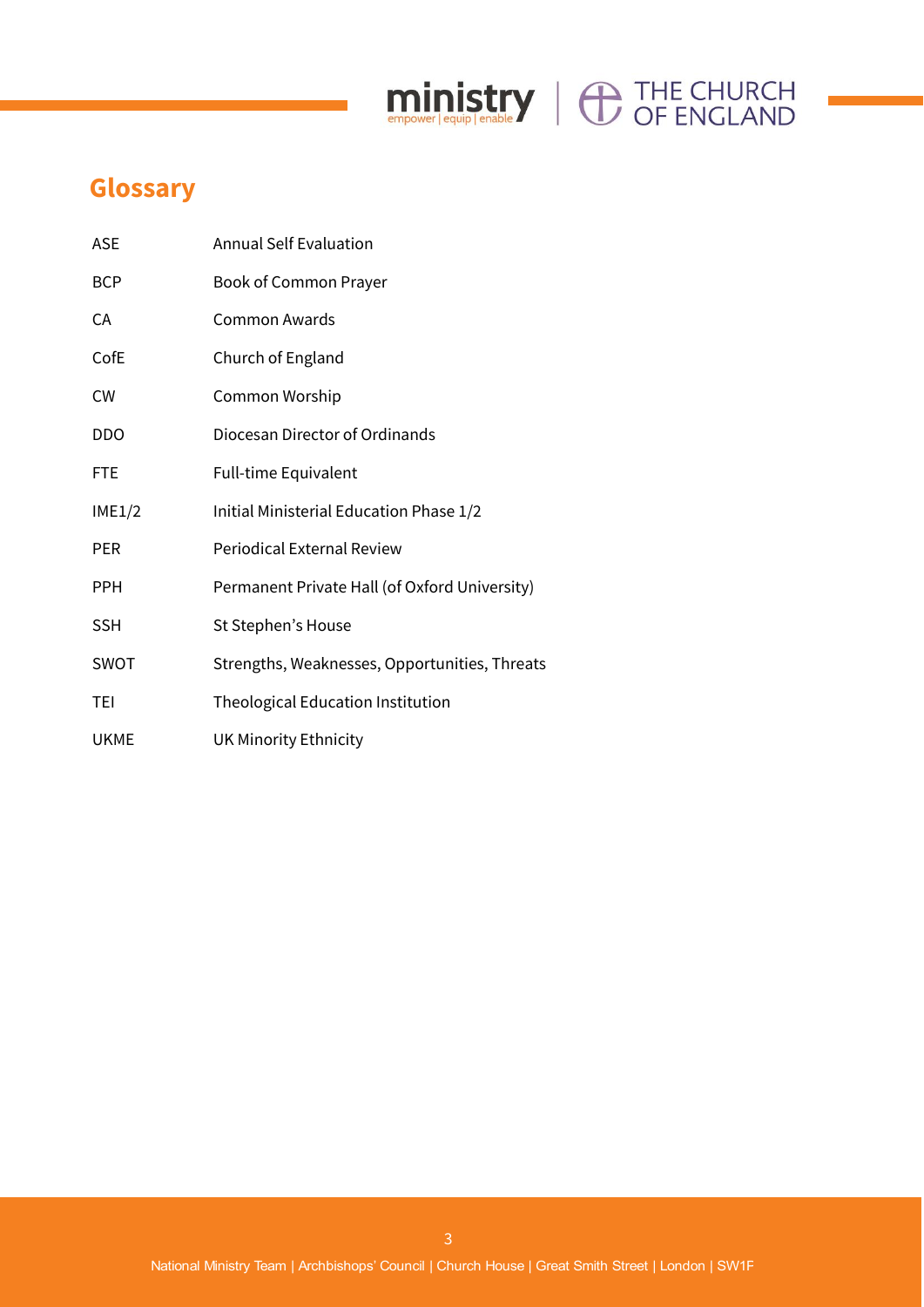

# **Reviewers**

**Very Revd Dr Peter Robinson**, Senior Reviewer; Dean of Derby **Revd Canon Dr Chris Bracegirdle**, Vicar of Bolton, Manchester Diocese **Dr Margaret Masson**, Principal, St Chad's College, Durham **Revd Robert Norbury**, Diocesan Vocations Officer and Vicar of Durrington, Chichester Diocese **Revd Dr Gavin Wakefield**, former Director of Missional Training, York Diocese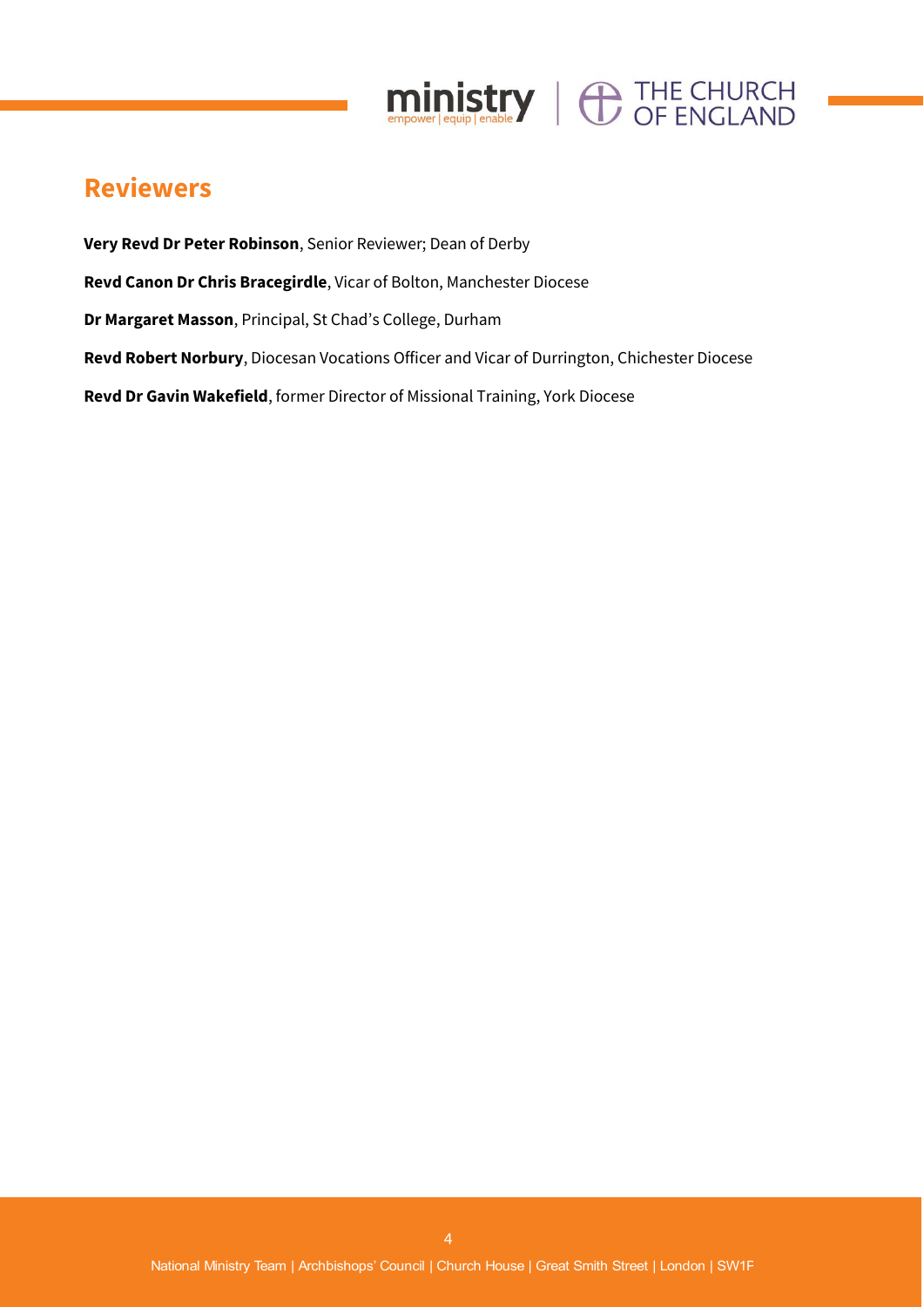# **The Periodic External Review Framework**

Periodic External Review (PER) is part of the Church of England's quality assurance for its ministerial training institutions ('Theological Education Institutions' or TEIs), whereby the church conducts an external quality check of each TEI against national standards and expectations for ministerial training and formation.

 $\mathop{\text{min}}_{\text{envover}|\text{eaulo}|}\left\Vert \bigoplus_{\text{enable}}\bigoplus_{\text{p}}\mathop{\text{int}}_{\text{CPE}}\mathop{\text{ENGI} }\text{AND}$ 

On behalf of the church, review teams are asked to assess the TEI's fitness for purpose in preparing candidates for ordained and licensed ministry and to make recommendations for the enhancement of its life and work. The reviewers' report is made to the House of Bishops acting through the Ministry Council.

Church PER teams are appointed by the National Ministry Team from a pool of reviewers nominated by bishops and TEIs.

For TEIs that offer Durham-validated Common Awards programmes, representatives of Durham University's Common Awards team will sometimes carry out their own academic quality assurance review in parallel with the church's PER, to inform the university's decision-making on: (i) renewal of the Common Awards partnerships with approved TEIs; and (ii) revalidation of Common Awards programmes that have been approved for delivery within TEIs.

# **Recommendations and Commendations**

PER reports include Recommendations which are either developmental, naming issues that the reviewers consider the TEI needs to address, or encourage the enhancement of practice that is already good. They also include Commendations, naming instances of good practice that the reviewers wish to highlight. The reviewers' assessment of the TEI is expressed as much through the balance of Recommendations and Commendations in their report as through its criterion-based judgements.

# **Criterion-based judgements**

Reviewers use the following outcomes with regard to the overall report and individual criteria A-E:

# **Confidence**

Overall outcome: commendations and a number of recommendations, none of which question the generally high standards found in the review.

Criterion level: aspects of an institution's life which show good or best practice.

# **Confidence with qualifications**

Overall outcome: likely to include commendations as well as a number of recommendations, including one or more of substance that questions the generally acceptable standards found in the review and which can be rectified or substantially addressed by the institution in the coming 12 months.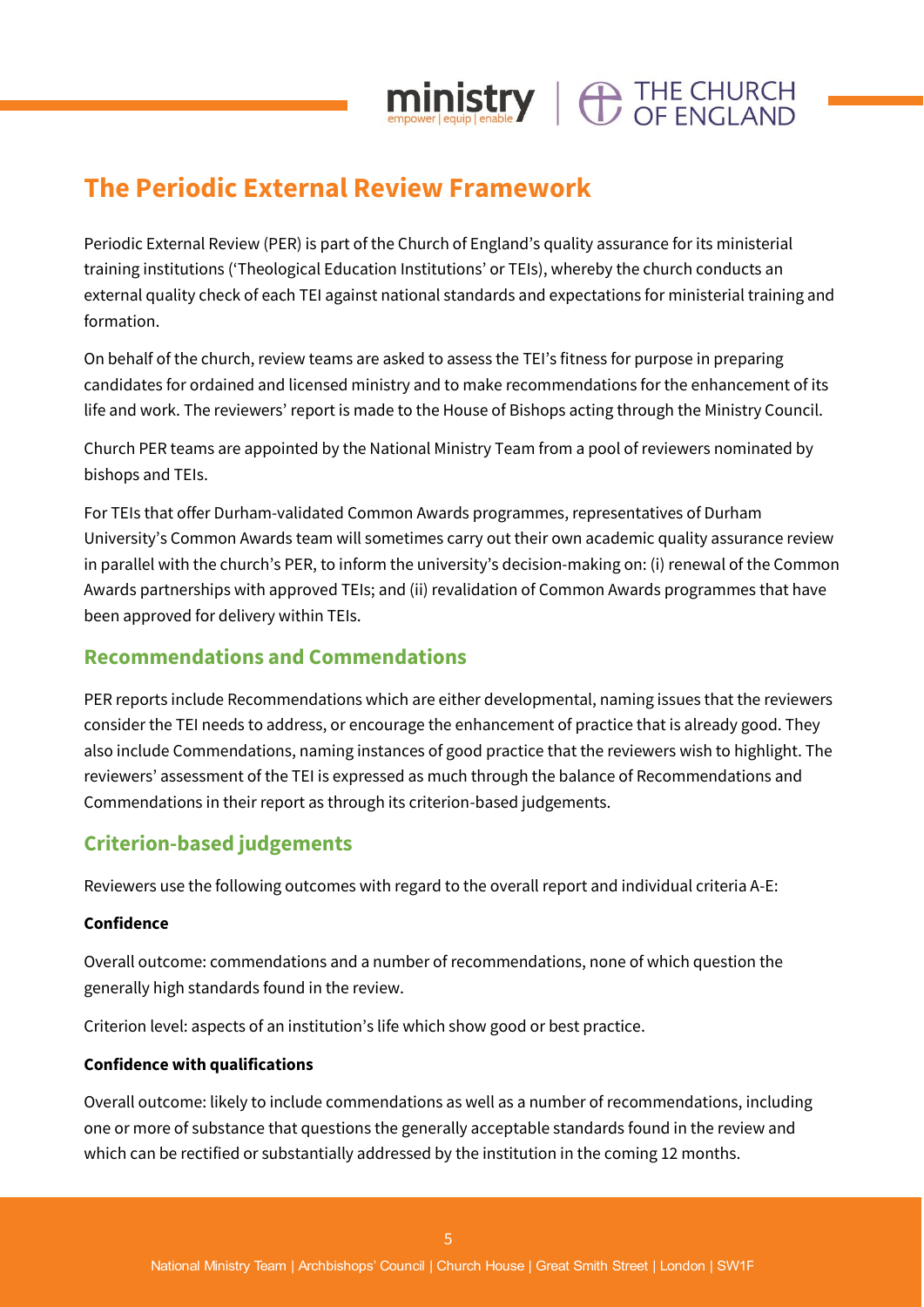

Criterion level: aspects of an institution's life which show either (a) at least satisfactory practice but with some parts which are not satisfactory or (b) some unsatisfactory practice but where the institution has the capacity to address the issues within 12 months.

#### **No confidence**

Overall outcome: A number of recommendations, including one or more of substance which raises significant questions about the standards found in the review and the capacity of the institution to rectify or substantially address these in the coming 12 months.

Criterion level: aspects of an institution's life which show either (a) generally not satisfactory practice or (b) some unsatisfactory practice where it is not evident that the institution can rectify the issues within the coming 12 months.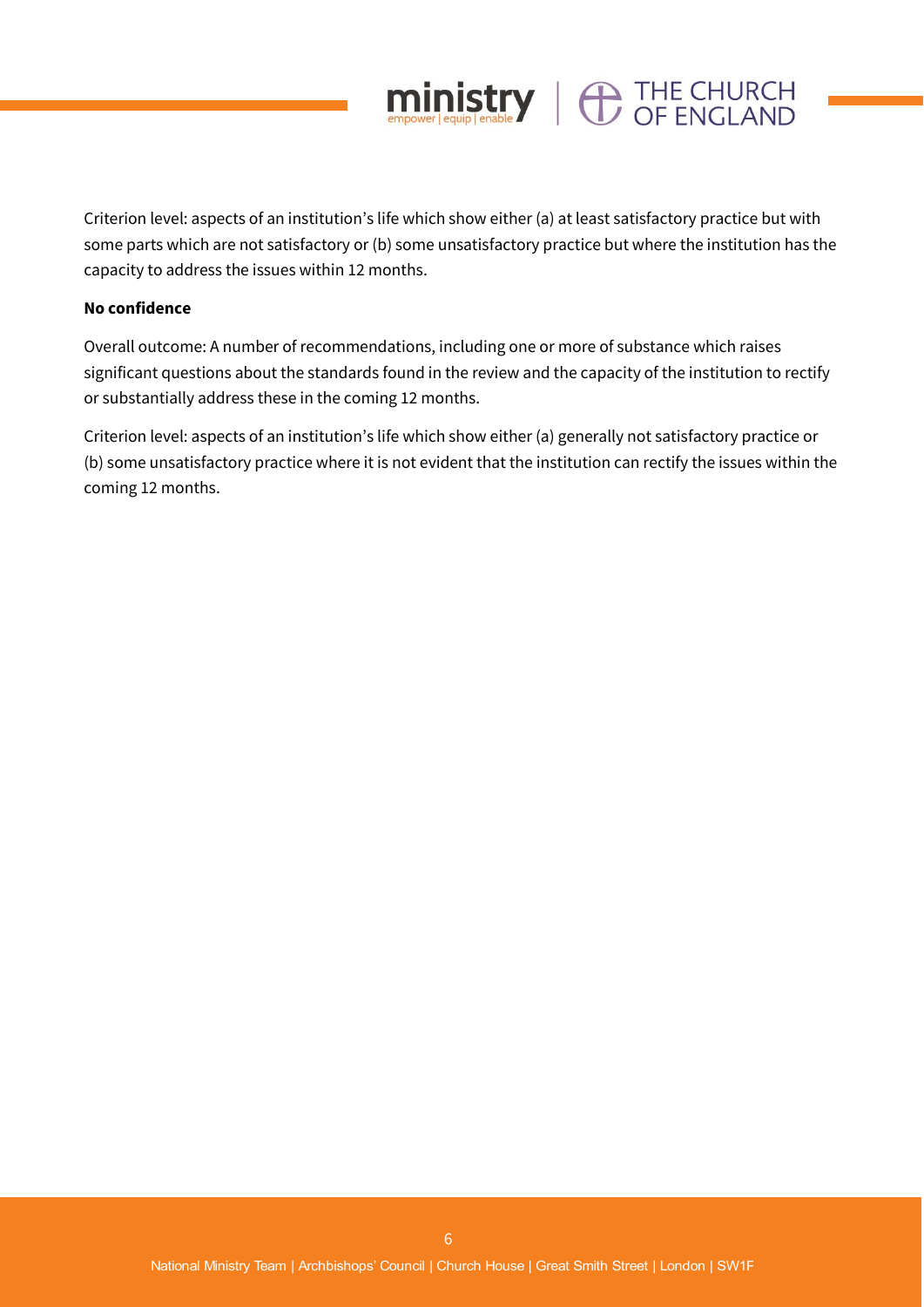

# **Review of St Stephen's House**

# *Introduction*

St Stephen's House is an Anglican theological foundation offering formation, education, and training for a variety of qualifications and ministries in a variety of modes. Founded in 1876 by members of the Tractarian movement, St Stephen's House continues to stand in the Catholic tradition of the Church of England and is the oldest unamalgamated training institution in the Church of England. It has been a Permanent Private Hall (PPH) in the University of Oxford from 2003 and has delivered qualifications validated by the University of Oxford since 1970. In 2014 it was also validated as a Theological Education Institution for the Church of England's Common Awards programmes validated by Durham University. Those programmes were most recently revalidated by the university's Common Awards team in November 2018.

St Stephen's House was originally situated near the centre of Oxford, where the New Bodleian Library now stands. From 1919, the House had a site in Norham Gardens, near to the University Parks. In 1980 it moved to the current site on Marston Street, formerly the mother-house of the Society of St John the Evangelist (also known as the Cowley Fathers), founded by Richard Meux Benson.

The formational aims of St Stephen's House have been summarised as being to 'nurture Christian faith, life and discipleship in the context of a prayerful and worshipping community, in order to prepare candidates for an ordained ministry which is directed to mission and pastoral care; collegially understood and practised; liturgically defined and oriented; and rooted in virtuous habits of prayer, wisdom and true professionalism'. The mission of St Stephen's House is to be 'a company of Christians, rooted in the Catholic tradition, helping the Church give faithful witness to Christ in contemporary society; a community centred in prayer and worship; a college that offers the best possible teaching at every level; and a context encouraging disciplined study, academic research and personal reflection'.

St Stephen's House is a relatively small sized organisation with a small student intake. It is supported by a core staff comprising of a Principal, a Vice Principal and Director of Pastoral Studies, a Senior Tutor, and two further Tutorial Fellows, one of them part time. Core academic teaching is delivered by the Principal and Tutors with Visiting Tutors and one Honorary Fellow who teach in specific subjects on a regular basis. In addition to this a wide range of academics and practitioners deliver material in their area of expertise for one-off classes or lectures. Administrative staff included the College Secretary (PA to the Principal and Admissions Secretary), the Academic Secretary, and the Bursar. The institution also employs a Librarian on a part-time basis and a part-time IT Manager.

# **PER Process**

The team of reviewers representing the Church of England's National Ministry Team visited St Stephen's House in November 2021.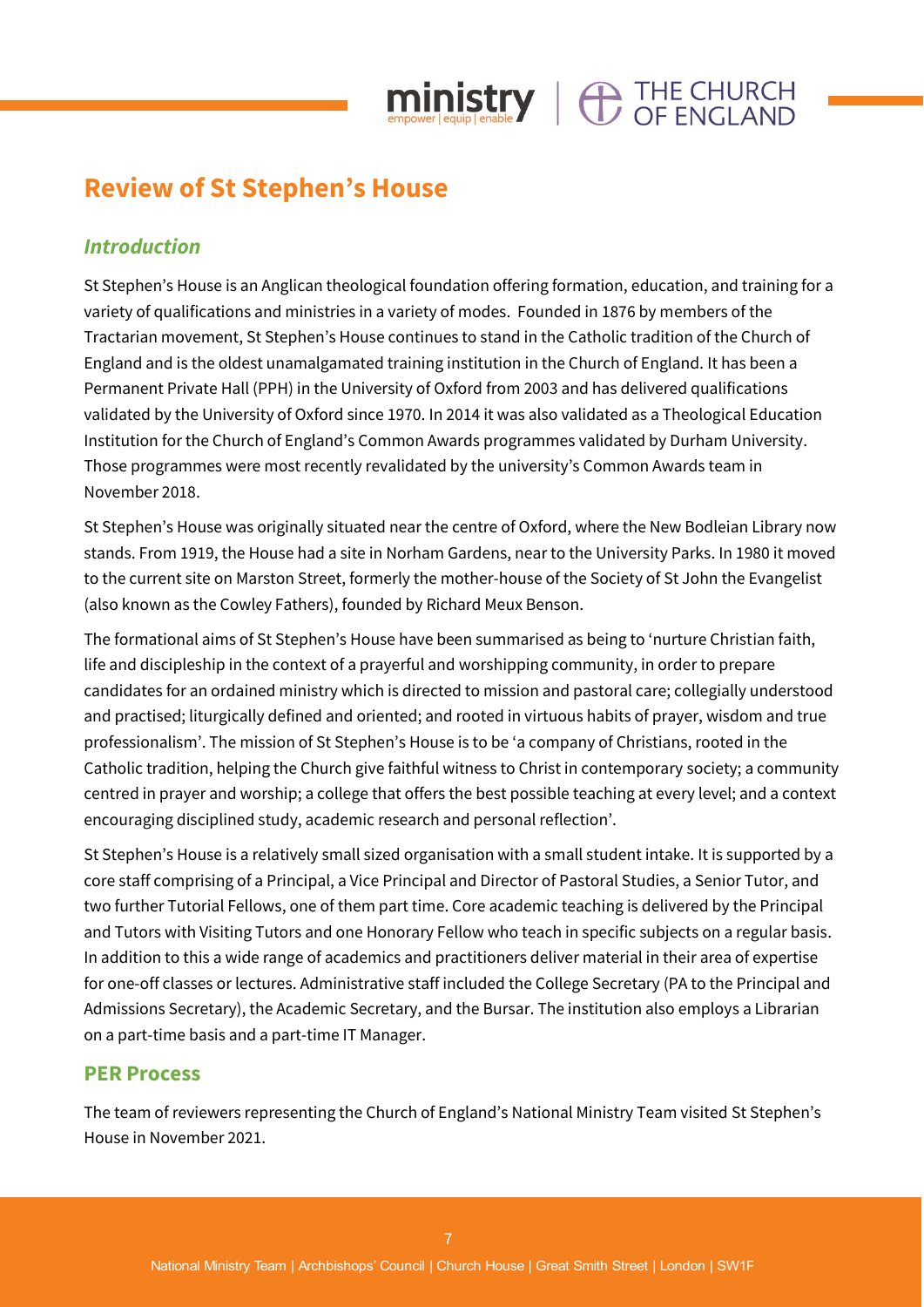# The reviewers are grateful to St Stephen's House staff and students for their work in planning and taking part in a review at a time of continuing adjustment to the working and residence requirements brought about by the Covid-19 pandemic. We are glad to have been able to carry out most of this review onsite and in person, although with some online meetings built into the visit. The review team members were made welcome by everyone involved and every effort was made to ensure that both online and in-person meetings were arranged efficiently and securely.

 $min_{\text{empower} \text{[equil]}} \text{[enable]} \parallel \bigoplus_{\text{OF} \text{ ENGLAND}}$ 

In the course of the team's meetings, we had conversations with key staff, students in both formal and informal settings, members of the House Council, and other stakeholders. We attended worship and observed teaching sessions.

The reviewers received in good time the required PER documentation including a bespoke self-evaluation document, module overview tables, curriculum mapping documents, staff and student handbooks, external examiner reports, statistical data, previous validation and inspection reports, and committee and council minutes. The team also received views in writing from stakeholders including sponsoring bishops, DDOs, placement supervisors and former students.

# **General Observations**

St Stephen's House was founded in 1876 as an Anglican Foundation to train priests for the ministry of the Church of England. It is charitable body with a board of trustees known as 'the House Council' and this is chaired by the Bishop of Chichester, the Rt Rev'd Dr Martin Warner.

St Stephen's House situates itself within the Anglo-Catholic tradition of the Church of England. The prevailing understanding of the Catholic tradition within the college, in common with that of some other Christian churches worldwide, does not favour the ordination of women to the priesthood or the episcopate, while recognising and working with the Church of England's decision on the matter. There is a diversity of theological positions within the student and staff of the House and women are warmly invited and welcomed to train within the institution. There is one female priest on the core staff team whose teaching and ministry are respected and valued.

The Principal is the Rev'd Canon Robin Ward, who commenced in post in 2006. Staff, Governors, and students spoke warmly of Canon Ward's leadership and abilities as a theological educator over the past sixteen years. St Stephen's is amongst the smallest of Theological Education Institutions (TEIs) for the Church of England and although there are disadvantages that flow from this there are also positives: for example, many students felt that they had easy access to the Principal as well as other members of staff, and they testified to the quality of the individual attention to formation received.

In the current academic year there are 17 students training for ordination, making St Stephen's House the smallest of the current residential colleges. There are five core staff team members, one of whom is part time and one of these is female, and they are supported by a small group of associate tutors. St Stephen's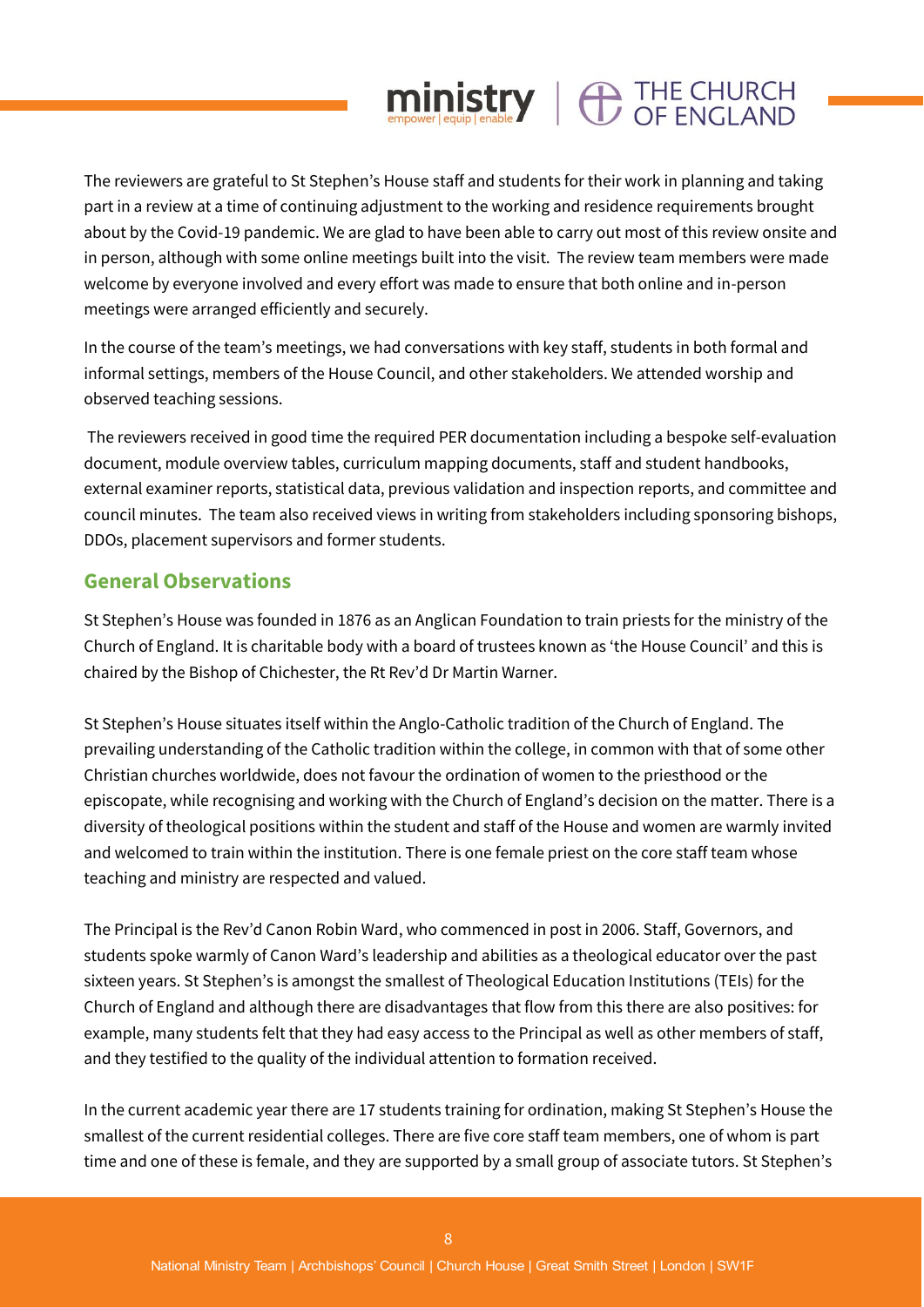# House also has 70 graduate students including 20 who are studying for a PGCE in the University. With additional 'general students' spread over a variety of disciplines, including DPhil students, the total student community numbers just over 100. The community gathers together regularly for social occasions, for example at the weekly Thursday evening dinner.

 $min_{\text{empower}|\text{equip}|}\left|\bigoplus_{\text{enable}}\right|$   $\bigoplus_{\text{OF}}$   $\text{ENGLAND}$ 

By way of introduction to this Periodic External Review there are three important background factors that need to be considered.

First of all, St Stephen's House has been a Permanent Private Hall (PPH) of Oxford University since 2003. The University is in the process of reviewing St Stephen's House status and it is now clear that St Stephen's House will cease to be a PPH later in 2022. One key reason is that the University of Oxford will not permit a PPH to deliver another university's awards. This decision for SSH therefore represents a loyalty and commitment to the Common Awards system to which the majority of TEIs subscribe. However, this change will be a significant moment in the life of the House and at least at a structural level will have major impact on its horizon, finances, governance, and relationships. This shift is by no means understood as a negative move by the House Council, nor by the Principal and Staff, nor by the University of Oxford, and some things will not change.

We heard testimony to the role of SSH as a PPH in maintaining the theological and Christian presence in a secular university and there is no reason why this should not continue. Although this move signifies the conclusion of a particular period of college life after 18 years of PPH status, it is thought that membership of the Conference of Colleges will continue, and the House will continue to benefit, for example, from bursarial support. Students would continue to be able to access theology degrees in the university as an approved pathway for theological training in the Church of England, albeit with different structural arrangements.

Second, the national context of the Church of England is challenging for the Catholic tradition in general, and for St Stephen's House in particular. There are few ordinands in the Catholic tradition compared to numbers offering for ministry from an Evangelical background. Recruitment is hard and despite efforts numbers entering the House and projected to do so in the future continue to be on the low side. A low number of ordinands is a threat to the sustainability of the future of SSH and poses challenges not least in financial and pedagogical terms.

The reviewers considered carefully both some of the reasons for low numbers and also endeavoured to go below the surface to discern underlying questions that might help release SSH's potential to be a flourishing TEI in the future. One of the themes of the review is that SSH is a place that takes academic theological reflection with great seriousness and anchors this in processes that aim for and achieve a deep liturgical and spiritual grounding. But another theme is that we find SSH, though much respected as a place for the formation of traditional Catholic priests, is not always perceived as a place that is hospitable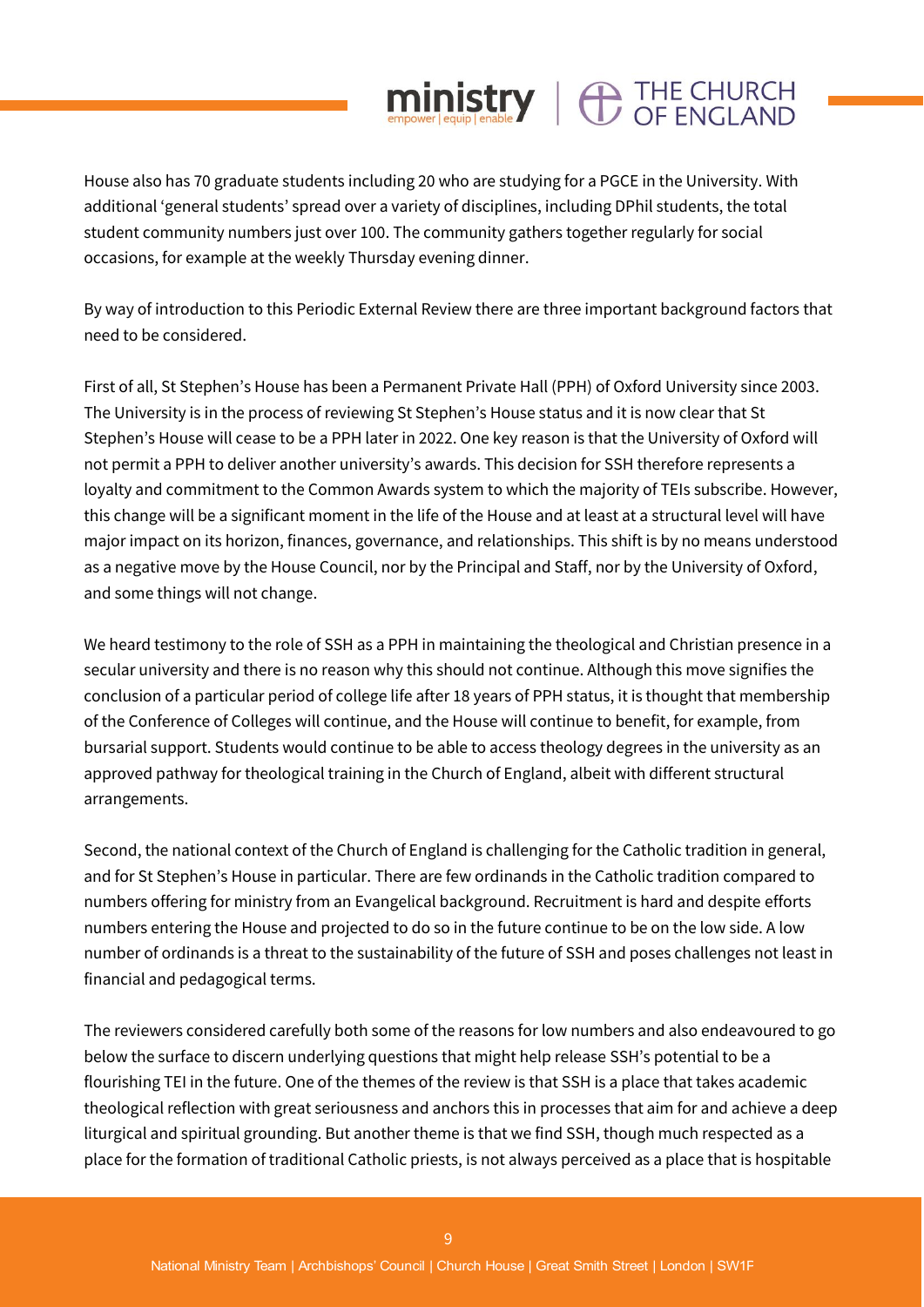to a broader understanding of Catholic formation and ministry. Therefore, it is not always perceived as a favourable and advantageous place to study and train for those who have this broader understanding. As our report reflects at several points, we believe that there are issues for SSH's message, outreach and, perhaps, its own theological understanding and dialogue internally and with partners.

 $ministry$   $\bigoplus$  THE CHURCH

Third, a widespread theme in our conversations was a perceived lack of understanding in the wider church of the value of the St Stephen's House residential model of theological education and training as a preparation for the Church of England's ministry. Some in the community spoke of looking outwards and feeling under-appreciated but these reflections were always set within a strong advocacy of a formational model that potentially could make a significant further contribution to the church if it were more widely available and experienced. There was also a strong advocacy of a model that sought to promote mutual flourishing within a community of learning and prayer amidst the differences of theological and ecclesial outlook. The reviewers came to understand that this was a challenge both for SSH and also for the wider church.

# **Summary of Outcomes**

This report is written in relation to the PER Criteria in force for 2021-22 and available on the National Ministry Team's quality assurance pages of the Church of England website.

| <b>CRITERION</b>                           | <b>OUTCOME</b>                        |
|--------------------------------------------|---------------------------------------|
| A Formational Aims                         | Confidence with Qualifications        |
| <b>B Formational Context and Community</b> | Confidence                            |
| C Leadership and Management                | Confidence with Qualifications        |
| D Teaching and Learning                    | Confidence                            |
| <b>E</b> Ministerial Formation             | Confidence with Qualifications        |
| <b>Overall Outcome</b>                     | <b>Confidence with Qualifications</b> |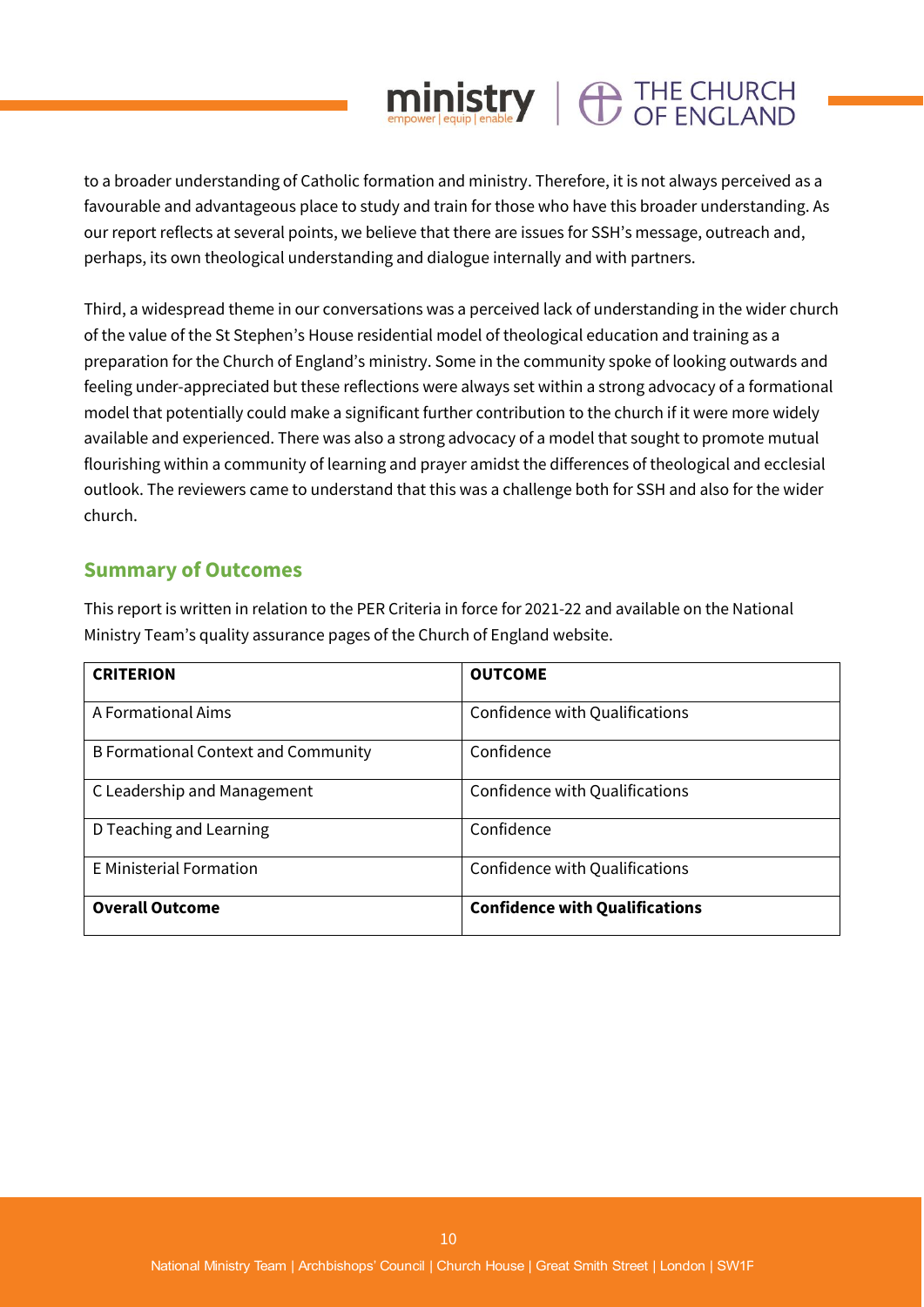

# **Section A: Formational Aims**

# **A1 The TEI's formational aims are clearly stated, understood and owned within the TEI.**

- 1. St Stephen's House (SSH) has a clear commitment to train priests in the Catholic tradition of the Church of England. There is evidence of this commitment in the prospectus and on the website though it is implied rather than clearly stated. The phrase *'St Stephen's House was originally established to train priests in the Catholic tradition of the Church of England'* on the website homepage could be construed as being a past aim rather than a current one. Much clearer is the Formational Scene Setter document which in its opening paragraph sets out what the college aims to do and how it aims to do it. Similarly, the Common Awards PER of 2018 provides a helpful summary of SSH's formational aims (though it is not clear whence this summary comes).
- 2. The core purpose of SSH is set out clearly in the Memorandum and Articles of Association and is rehearsed in the Business Plan. The formational aims fully accord with the core purpose of SSH. In interviews with staff and students, there was a clear awareness of the college's commitment to train priests in the Catholic tradition of the Church of England, and a more or less similar level of awareness of the aims as described in the Formational Scene Setter document. The understanding of SSH as a place of formation within the Catholic tradition of the Church of England was clearly understood by other stakeholders and was central to their understanding of SSH's central purpose.
- 3. Evidence from interviews with staff and students, and comments from a range of stakeholders confirmed the reviewers' perception that 'Catholic tradition' can be understood in different ways. The reviewers found that different understandings of 'Catholic tradition' were well respected and would hope to see this breadth of understanding reflected more clearly on the website and in the prospectus.
- 4. We found that there is a clear sense of identity and sense of mission in SSH, owned by students and staff alike. However, this is not well communicated externally, as evidenced by comments by some stakeholders, and there is an impact on recruitment for SSH, which does not draw equally from across the dioceses, and its student numbers are relatively small. In particular, the number of ordinands from the regions is low – particularly from the Northern Province. Perception internally does not translate into an external perception in a way that evidences that SSH will grow.

# **Commendation 1**

**The reviewers commend the staff, Council members and ordinands for the clarity of SSH's internal ownership of its vision and objectives.**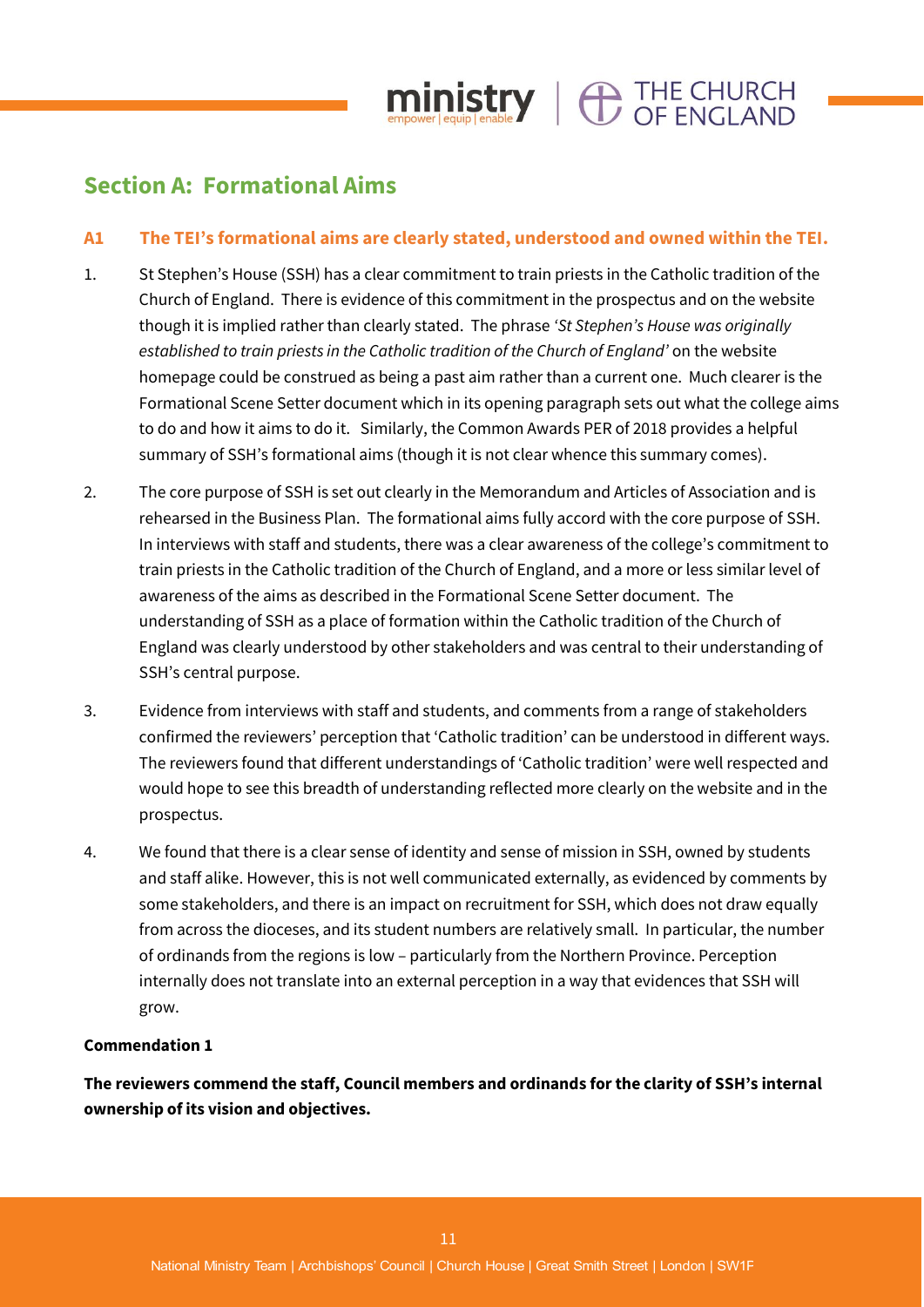### **Recommendation 1**

**We recommend that SSH should make a clear and central statement of its formational aims on its website and in the prospectus, using the wording from the Formational Scene Setter document and from the 2018 Common Award PER document.**

 $ministry \mid \bigoplus_{CF} \text{FNCI AND}$ 

#### **Recommendation 2**

**We recommend that SSH makes further efforts to grow its recruitment, engaging in different and creative ways with a wider range of dioceses.** 

# **A2 The TEI's formational aims are appropriate to the ministerial training requirements of its sponsoring church denominations.**

- 5. The SSH document mapping the Church of England's agreed Formational Learning Outcomes to the programme elements of the various pathways offered by the college provides clear and helpful evidence of the consistency of the College's and the Church of England's aims and expectations.
- 6. All ordinands are training for stipendiary ministry and there are no bespoke pathways for lay ministries or Ordained Pioneer Ministers offered.
- 7. Interviews with staff and students (separately) revealed a thorough understanding of ways in which ordinands at SSH are already living in missional, collaborative, flexible, adaptive, and diverse ways. Each group was able to provide good examples, and to speak about how the honing of these skills now is foundational for future ministry.
- 8. The reviewers found documentary evidence, for example in the Michaelmas Term Academic Staff Report to House Council, of regular and thorough review of its educational and formational aims and programmes, and we observed evidence of this at the meeting of the House Council which we attended.
- 9. SSH has a clear theological identity which it holds with integrity, whilst being open and hospitable to other traditions. The female ordinands were unequivocal in their praise for the College's hospitality to women when the majority of ordinands are traditional Catholics. An ordinand commented: 'St Stephen's House is a place where people listen to each other with real respect – in fact they more than listen, they defend each other.' Yet, as we note in our introduction and elsewhere in Section A (hence **Recommendations 1, 2 and 4**) it is still the case that the hospitable nature of the SSH community is not always perceived by a wider range of stakeholders, so we believe there is a further job of communication and outreach to be done.
- 10. Most of the present ordinands are graduates though this should not be viewed as evidencing a disregard for inclusion of those from non-traditional educational backgrounds. The reviewers found evidence in some lectures and seminars of conscious efforts being made by staff to teach in such a way that would engage with a diversity of educational backgrounds. We would hope that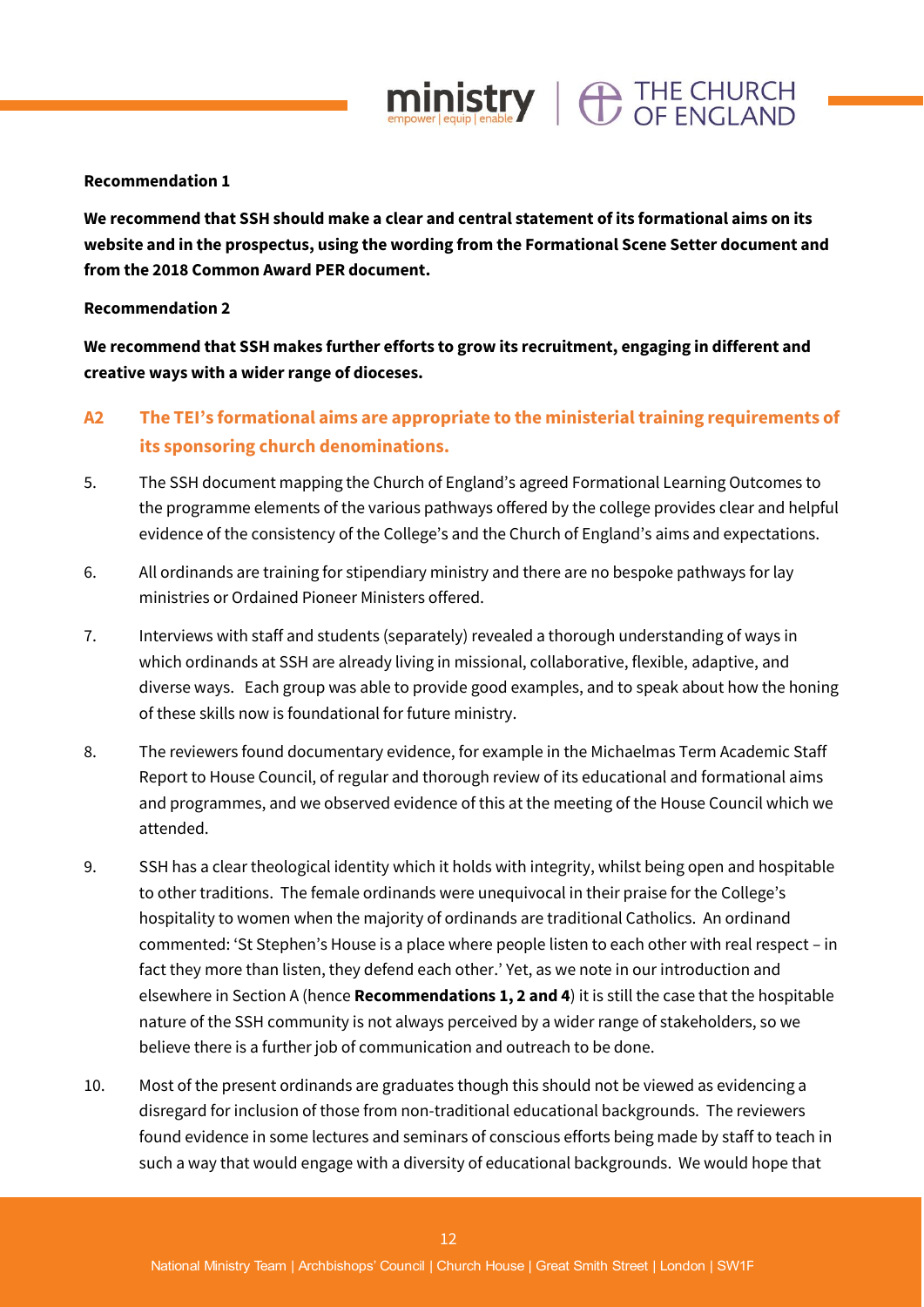staff development would facilitate the sharing of good practice in this regard. This will be particularly important as SSH seeks to diversify in terms of the dioceses from which it draws ordinands and the previous life experiences they bring.

 $min_{\text{empower} \text{[equip]}} \left| \bigoplus_{\text{enable}} \text{THE CHURCH} \right|$ 

#### **Recommendation 3**

**We recommend that staff development time should be given to developing the already evident good practice across the staff team in engaging with those of a range of educational backgrounds.** 

# **A3 The TEI's aims, activity and achievement are understood and supported by wider church audiences.**

- 11. The reviewers recognise SSH's commitment to providing formation in the Catholic tradition and that this includes, *inter alia*, formation for women and men who are not traditional Catholics. The reviewers noted that the acting chair of the House Council for the meeting that we observed emphasised the importance of ensuring that Catholic formation is offered to all. Conversations with ordinands and staff highlighted how the perception of the College in some dioceses does not recognise this inclusivity, and some ordinands spoke of how they encountered opposition from bishops and DDOs in their desire to train at the college. The reviewers recognised this as an area for the college to address as its publicity, especially its website and prospectus, seem to undersell the college's inclusivity. One former student commented: 'I'd like to see the college reach out more beyond the boundaries of its traditional sending parishes (e.g., existing Anglo-Catholic churches) and to groups of people who would be interested to see what it offers e.g., youth groups, sixth forms, university students. That might awaken a thirst for what the college offers, which can sometimes feel like a well-kept secret!'
- 12. The reviewers found that the formational experience provided by SSH is valued by a variety of stakeholders. One former ordinand's comment is typical: '[SSH offers]… formation in the Catholic tradition in a fulsome, robust and rich way. In my view, this is probably unique within the Church of England… SSH has a shared commitment to prayer, study and a full sacramental life which all enjoy regardless of their churchmanship. And from a placement supervisor: 'SSH does not shy away from tackling the most difficult and challenging issues in the church and also in society (women's priestly and episcopal ministry, *Living in Love and Faith*, poverty and homelessness, theological questions of ecumenism, episcopal authority, and many others), and that the opportunities to discuss and debate these both formally and informally enable individuals to experience opposing views, as well as to inform and form their own views and reasoning. And then to live and worship alongside those of different views in a loving and mutually flourishing context'. Alongside these supportive comments, the reviewers noted that some stakeholders referred to SSH ordinands as being less well equipped for mission than those from other TEIs. This may be because some of the language and terminology currently used by SSH does not always match that used currently by the Church of England.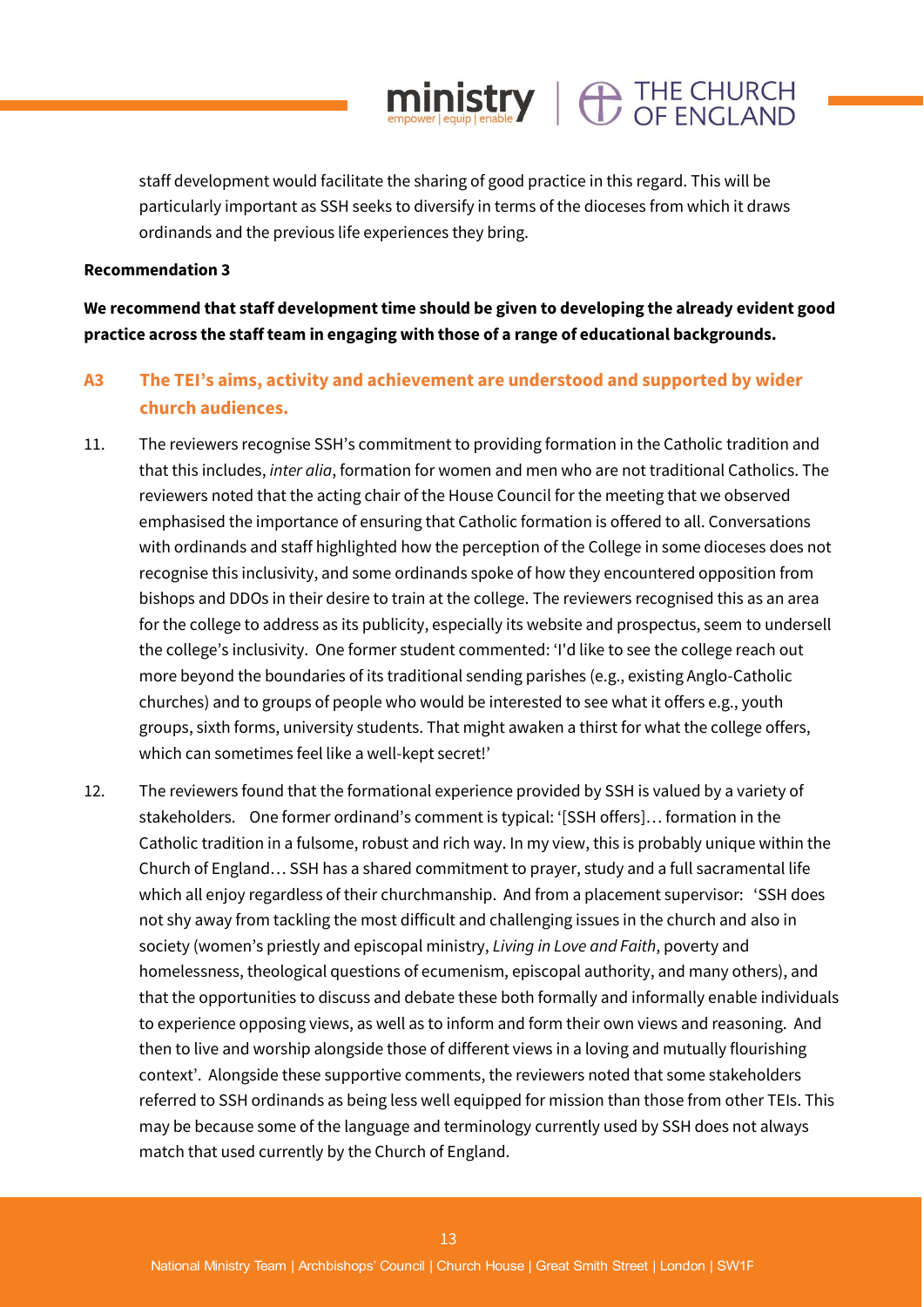# 13. In terms of new outreach initiatives, the Edward King Centre for Pastoral Theology is a recent development and a very good example of a strategic development. It focuses around a portal designed to enable and online community of learning through 'online pre-recoded and live lectures, formational talks, events and open access resources.' In this context pastoral theology is understood as 'the meeting point of traditional Christian theology, contemporary context interdisciplinary dialogue, a forum for theological reflection on pastoral practice and religion in the public sphere'. The Centre was launched in the autumn of 2021. The website presents a professional face and participants are encouraged to engage in four different ways – through open access to online resources, taking stand-alone modules in pastoral theology, entering into an associate programme and giving opportunities to continue degree level education in the Common Awards programmes. Funded by the Fellowship of St John Trust Association, it is in its developmental period. This is something to celebrate.

 $ministry$   $\oplus$  THE CHURCH

# **Commendation 2**

# **We commend the imagination and practice that have led to the establishment of the Edward King Centre for Pastoral Theology, its clear intentions, and its successful launch.**

14. The current ordinand community is predominantly white male graduates, and is London-centric. The reviewers did not find evidence that this is the result of any intentional planning by SSH –quite the contrary given existing efforts to recruit more widely. However, the importance of improving marketing as we suggest at **Recommendation 2** is to be encouraged in order to widen attraction and access, and we believe that a review of the language used in publicity will also have a bearing on this issue. As part of this we would urge SSH to look at ways to attract a broader range of ordinands (i.e. not just from a traditional Catholic background) for whom a strong, distinct, and disciplined formational and spiritual life, might appeal and indeed be of benefit in their formation.

# **Commendation 3**

# **The reviewers commend SSH for offering an environment where diversity is welcomed and debate is encouraged.**

# **Recommendation 4**

**We recommend that through activities such as its open days, SSH begins to see itself more closely allied to the wider Church of England in promoting vocations. This may involve, for example, a review of the language, phrases, and expressions it uses to ensure that the inclusivity that is so evident in the College begins to be better understood by the wider world.** 

**The review team has Confidence with Qualifications with regard to Criterion A: Formational Aims.**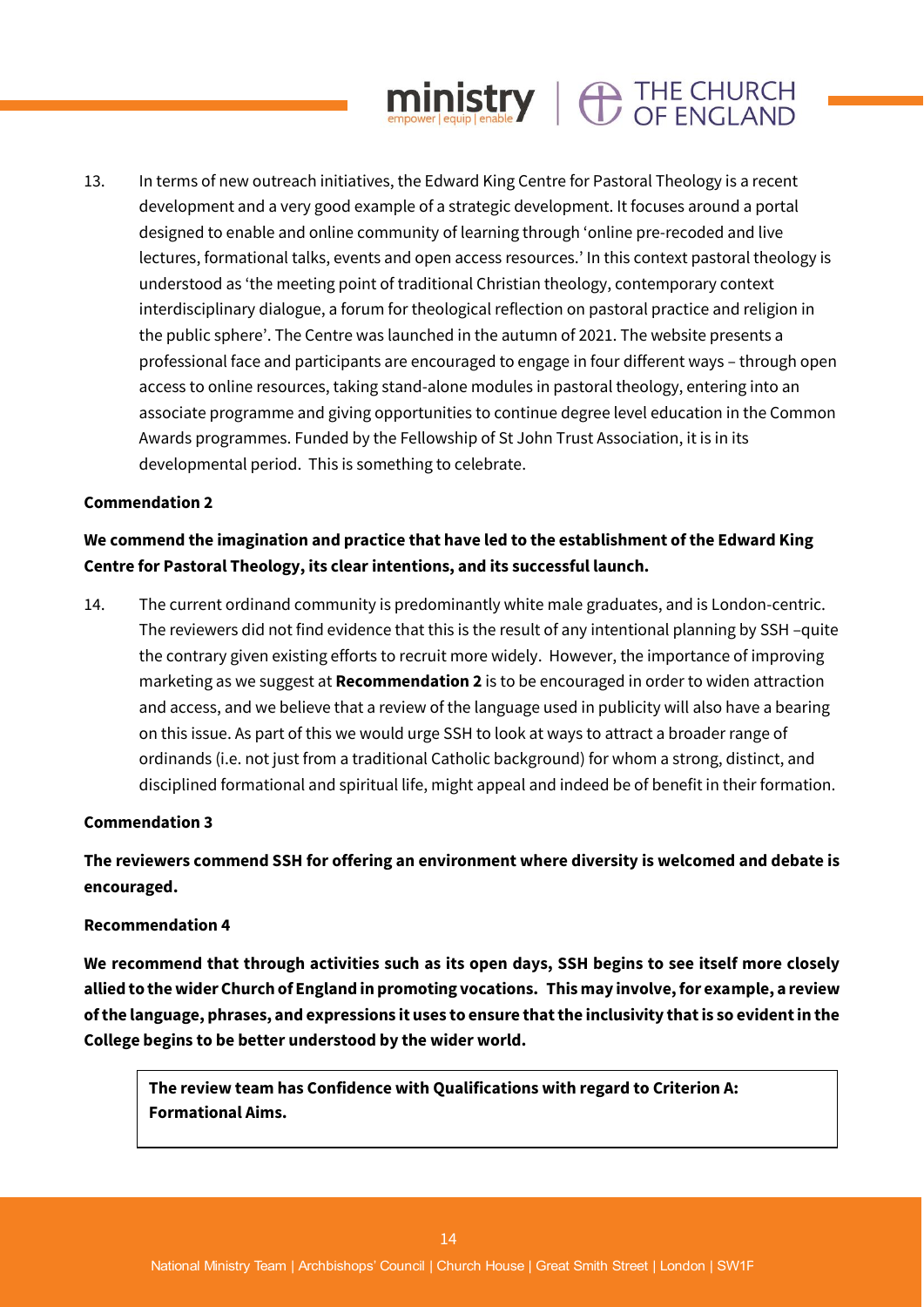# **Section B: Formational Context and Community**

# **B1 The TEI draws on partnership with theological educators in the region and local faith and community organisations to enhance formational opportunities for students.**

 $ministry$   $\oplus$  THE CHURCH

- 15. SSH makes strong use of its links with the University of Oxford, including the use of the degree in theology for suitable candidates. There is some sharing of resources with the other two residential theological colleges in Oxford; we would encourage further sharing wherever possible in order that ordinands from different traditions in the Church deepen their appreciation of those traditions. In 2019-20 the University of Oxford signalled its intention not to grant a further five-year licence to SSH for the delivery of the University of Durham Common Awards and SSH is in the final academic year of its permission to deliver Common Awards. As SSH will not hold PPH status in the University of Oxford in the future there will be a need to reshape the relationship with the University in an appropriate form.
- 16. Students have a range of opportunities for placements, both locally in term time and further afield during the vacations. The reviewers met with placement supervisors from a range of theological traditions. Students were described as highly engaged and motivated in placements, and in D5 and E1 the reviewers also commend the high quality of theological reflection by students that the supervisors report. It seemed however that not all students are given a wider experience of the Church of England or ecumenical partners and to some extent this was evident in comments from students. This is a concern given the current realities of deployment in the Church.

#### **Recommendation 5**

**We recommend that the placement pattern for each student includes serious engagement with Church traditions they are less familiar with. For example, it might mean every student having one of their placements in a less familiar tradition. This should be monitored by the staff responsible for the placements.**

- 17. Partnerships with other faith communities are particularly evident in the study week on Judaism and Islam in which all students participate, and to some extent in placements, though not in a systematic way. The House hosts the Centre for Muslim-Christian Studies and they organise the study week mentioned, but little seems to be made of this link publicly. For example, the websites of the Centre and of SSH do not mention the other organisation, despite being on the same site. This is an aspect of the life of the House that could be made more of in its publicity.
- 18. There was good evidence for partnerships with civic and community organisations, with a group placement in a local school, placements with chaplains, and a much-appreciated study week with a variety of chaplains.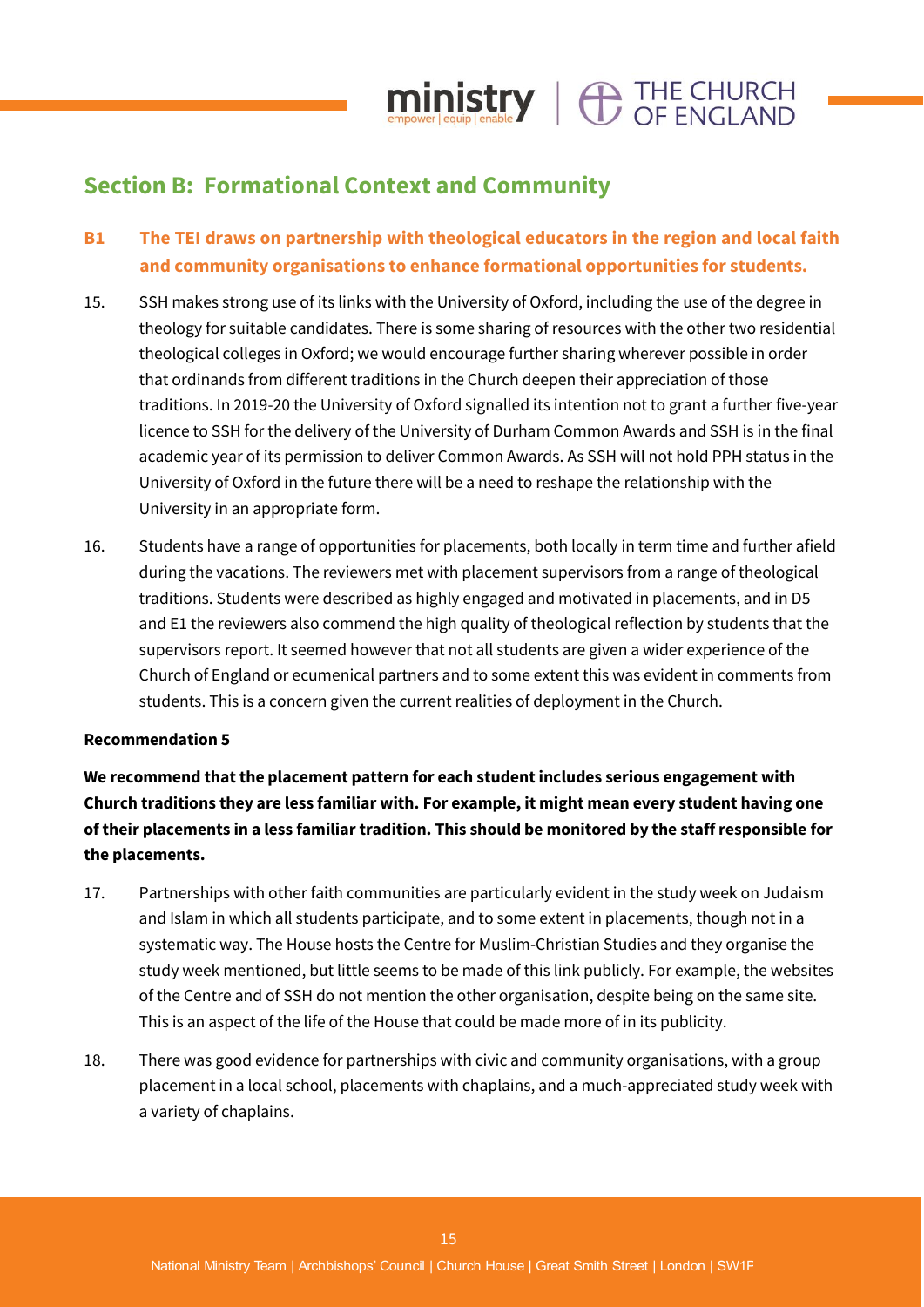# **B2 There are well understood and embedded practices of corporate life so as to enhance students' formation.**

 $min_{\text{empower} \text{[equip]}} \left| \bigoplus_{\text{enable}} \text{THE CHURCH} \right|$ 

- 19. There are appropriate policies for the community in relation to welfare and pastoral care, and both the students and staff team have a high degree of confidence in the coherence, clarity, and effectiveness of the support system for student welfare. There is a well-developed and coherent system for identifying students with disabilities and ensuring them the professional and mentoring support they need - either through Oxford University or private provision, as funding allows. Students with disabilities reported an experience of being very well supported by the College.
- 20. All staff have training in mental health support, and student welfare and pastoral care is discussed weekly at the staff Monday meeting. Shared Confidentiality amongst the staff team is widely assumed but this is an area that needs to be more clearly articulated both for staff and students in a clear policy statement – hence **Recommendation 6** below.
- 21. There is relatively little ethnic or gender diversity within the College community most staff and students are white males. There is a degree of diversity amongst ordinands in terms of their socioeconomic, educational, and geographic backgrounds. Three female ordinands are studying at SSH (plus 34 female students who are not ordinands), and there are two ordinands from a UKME background. However, appropriate polices are in place to ensure a culture of mutual respect and support which students agreed were applied and the female students were all very clear that SSH offered them a context in which they felt fully supported, respected, and enabled to flourish in their vocation.
- 22. The ministerial and teaching staff is comprised of four ordained and one lay tutor. Four full-time members of staff are male; the one female member of the teaching and ministerial staff is halftime – although she plays a central role in the life of the College and is held in great respect and affection by students and staff alike. Whilst they are all rooted in the Catholic tradition of the Church of England, within that spectrum they represent a reasonable diversity of theological and ecclesiological positions and bring with them a wealth of knowledge of the Church of England and Anglican Communion. The staff team is a relatively small unit, but one that the reviewers observed works well and efficiently under the clear leadership of the Principal and together modelling a strong sense of collegiality.
- 23. Safeguarding procedures, training and practice are in place, in line with national requirements and taken seriously at St Stephen's House. Students we spoke to had good awareness of the TEI's Safeguarding policy, a clear understanding of the role and identity of the lead safeguarding officer and expressed confidence in approaching any member of staff with safeguarding concerns. Safeguarding training is prioritised and takes place during Induction Week in each ordinand's training. We probed this area in some depth with staff and students, and were content that the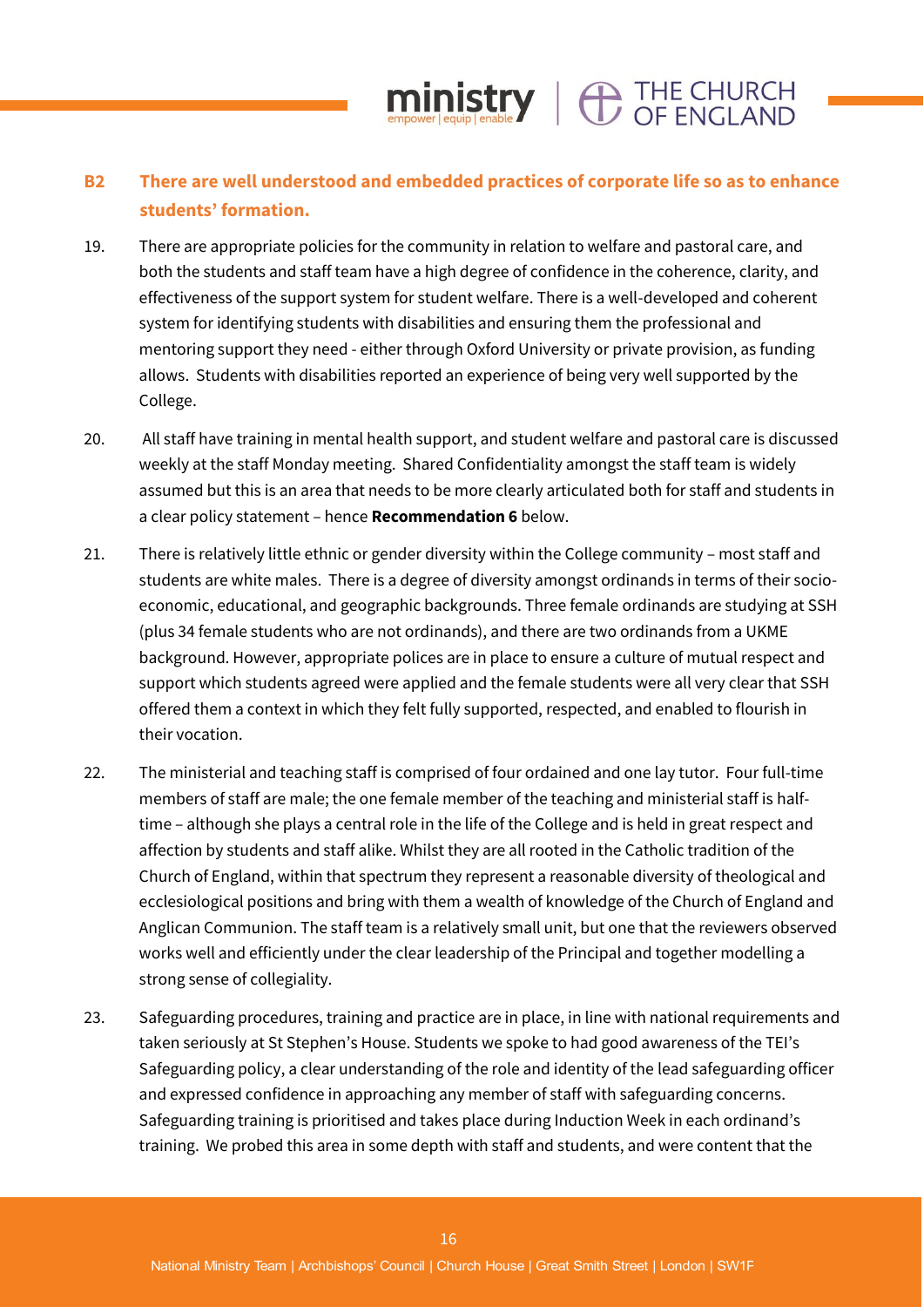proper policies and procedures were understood and followed enabling individuals' well-being to be properly and appropriately held.

 $min_{\text{empower}|\text{equip}|}\left|\bigoplus_{\text{enable}}\right|$   $\bigoplus_{\text{OF}|\text{ENGLAND}|}\left|$ 

- 24. Through observation and discussion with staff, ordinands and their families, a clear sense of community and fellowship is apparent in the life of SSH, further enriched by the presence of the PGCE students and frequents visitors to the House. SSH is essentially a Eucharistic community, with the celebration of the Mass at its core, framed by the recitation of Morning and Evening Prayer.
- 25. Through observation and discussion with staff and students and through sharing in the life of the community over a number of days, we developed the sense of a community at ease with itself: a place of mutual support, but also healthy mutual challenge, and a place where the rhythm of life offers a structure which includes time to pray, worship, study, socialise, and celebrate. Important in the structure of the TEI's corporate life are Tutor Groups, led by a Group tutor, to which each ordinand belongs. We attended a Tutor Group meeting and were impressed by the quality of the engagement and reflection of both the Staff Lead and students.
- 26. The primary forum for ordinands is their regular Common Room meetings and the students are also represented on the House Council and four further committees across the range of college life. Although students did not seem very vocal in the House Council we attended, when asked if they felt their voice was represented in the TEI community, a range of students expressed satisfaction that the student voice was heard both through formal structures and also informally. The Student President meets with the Principal weekly, and all students seemed comfortable in raising concerns with staff members, including the Principal, directly. They were generally confident that feedback and action was appropriate and effective. Later we note at paragraph 112 in Section E5 the desire expressed by some ordinands for chaplaincy or other additional pastoral support independently of the college tutorial staff and the structures of assessment – this in part prompts **Recommendation 7** below.
- 27. In discussion with spouses, there is evidence that their needs together with those of their families are well catered for. Spouses spoke of how they are considered very much part of the college community and one described it as feeling like being embraced. Spouses and their families are encouraged to take a full part in the life of the college; from daily afternoon tea in the Common Room and Thursday evening guest dinners, to being part of the worshipping community. They also spoke as to how their children are drawn into college life and through observation they appear to be naturally welcomed, there being a general sense of inclusivity.
- 28. In conversation with the spouses, two issues arose. First, communication a tendency for the college to communicate through their ordinand partner rather than directly. And second, pastoral care: one spouse spoke strongly about how they lack a 'parish priest'. While the local parish priest does come into college on a termly basis for pastoral care and support, this is an arrangement that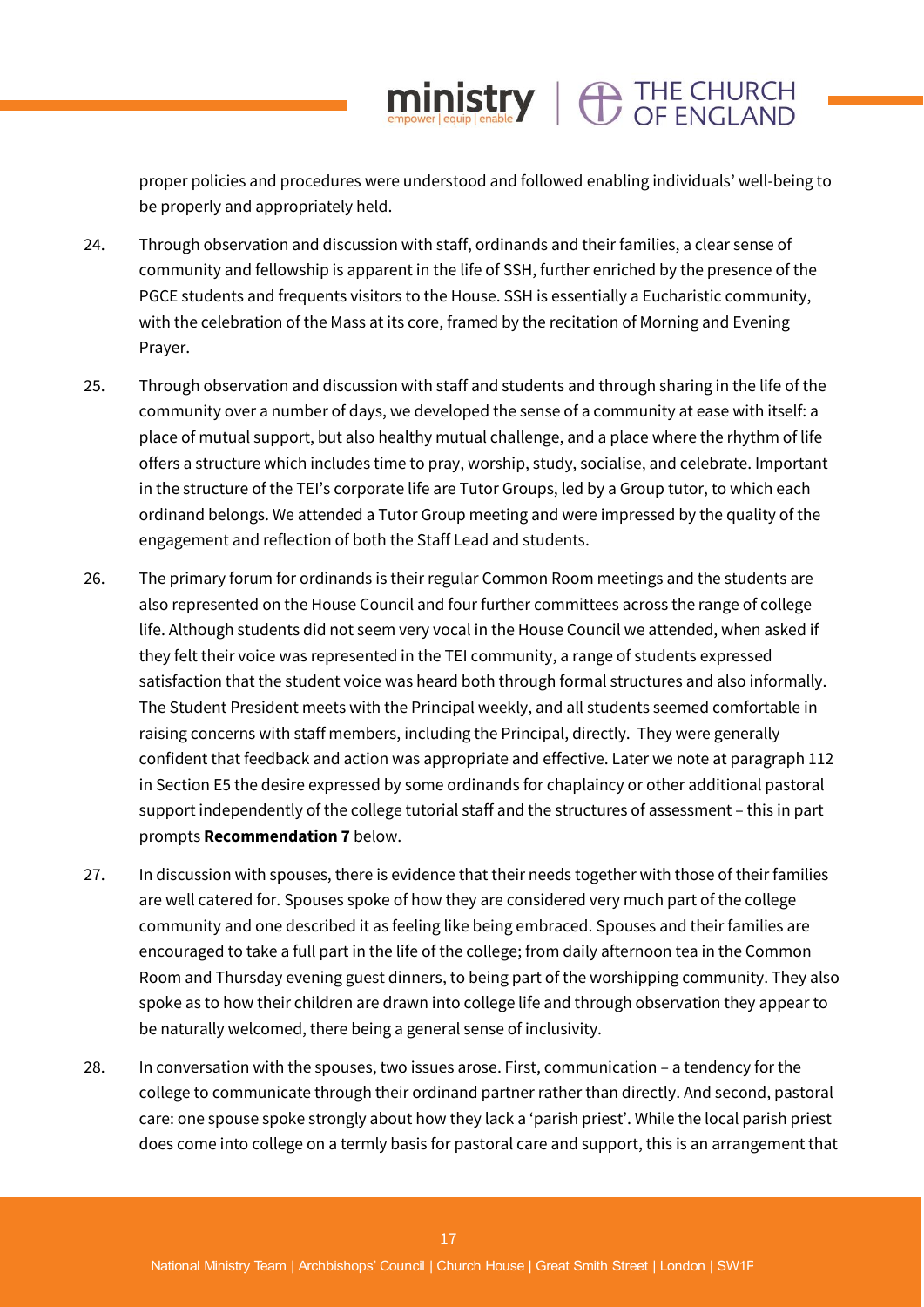is somewhat detached from the worshipping community of the House, where a person would naturally seek and be given such care and guidance.

 $ministry \mid \bigoplus_{CF} \text{FNCI AND}$ 

#### **Recommendation 6**

**We recommend that the College considers adding explicit policies on Consent and Confidentiality.**

### **Recommendation 7**

**We recommend that the College considers recruiting a house chaplain (potentially on a voluntary or House for Duty basis) to cater for the spiritual and pastoral needs of ordinands, their spouses, and families.** 

# **B3 The provision of public social and private living accommodation is satisfactory.**

- 29. Social and private accommodation is fit for purpose. Ordinands expressed satisfaction with their accommodation, and the social accommodation – a large, comfortable common room provides a good setting for communal relaxing.
- 30. In discussion with both married ordinands and their spouses, the accommodation in Moberly Close was described as functional and generally comfortable. However, while basic repairs and maintenance are regularly carried out, there was comment that the building is beginning to show its age and that there was a need for a degree of updating regarding the quality of the kitchens and carpets and the fact that there are only single-glazed windows.
- 31. In discussion with staff and through written evidence, the college works closely and collaboratively with the University Disability Advisory Service in supporting those with a range of disabilities. The UDAS provides the college with a variety of services, including advice and training and they meet with college staff on a termly basis. The university advisor also assists those with learning needs through the production of individual study plans. Staff interview and written evidence demonstrate that there are sound systems in place and that the necessary responses are made, and individual needs catered for. There is an annual review of both policies and provision, together with a Disability Audit.
- 32. SSH is a complex of mainly older buildings, however all the ground floor rooms and facilities are accessible to those with physical disabilities and one staff member is a visible and dedicated Disability Lead.
- 33. The House Chapel, where the Community gathers daily for the Offices and Mass, is a beautiful and prayerful space. Ordinands additionally have the use of the Founder's Chapel for private prayer and reflection, although there are fire security considerations that inhibit greater use. On Sundays, the College Community gathers at the Church of St John the Evangelist (which forms part of the complex of buildings) for the Sung Mass, this building has the potential to be adaptable to a range of worship.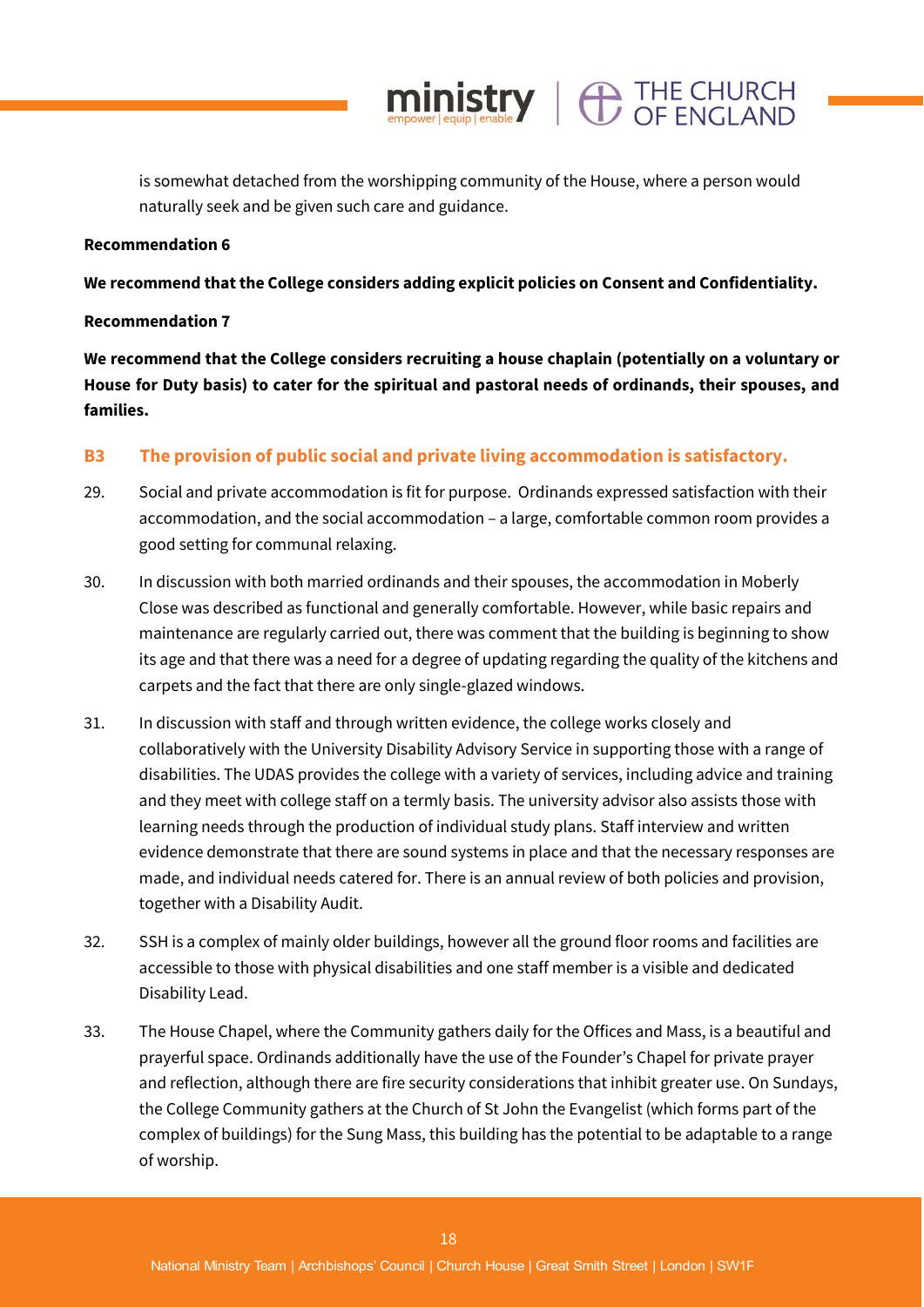# 34. In discussion with the Principal and Bursar about it was evident that the potential development of the SSH site generally and for ordinand and student accommodation in particular is reviewed regularly. This is becoming a key issue as SSH will no longer be able to host Oxford University PGCE students when it ceases to be a PPH, and there will be a consequent loss of income. We noted that the business plan highlighted the future redevelopment of Moberly Close (married ordinands and graduate students' accommodation) in the light of national policy. There is also a current commitment to explore partnerships with other colleges or the university to share the Moberly Close site.

 $ministry$   $\oplus$  THE CHURCH

35. The College and the Bursar are fully aware of the Carbon neutrality goal set by the Church of England for 2030 but there are no firm plans yet in place. This will need further attention and strategic thinking as SSH's plans develop.

# **B4 The TEI's corporate worship and liturgy are balanced in range and tradition, including authorised and innovative rites.**

- 36. There is strong evidence from ordinands, spouses, staff, and former students that worship of God is central to the common life of the House. As a visitor, it is very apparent that the College's Day is underpinned and framed around worship.
- 37. CW Order One is used for the daily celebration of the Eucharist, with the provision of a monthly BCP Holy Communion. The SSH Office Book, centred on the BCP with the Revised Psalter, is an impressive volume, edited by former ordinands and arising out of a desire of students and staff to have a common liturgy. The Office Book is to be highly commended for the nature of its content and accessibility and for the entrepreneurial spirit in which it was compiled.

# **Commendation 4**

# **We commend the quality of the theological reflection and the background commentary in the introduction of the Office Book, which seeks to enrich and place the Church of England within the wider Western Church.**

- 38. There was confirmation through observation and discussion with students and staff that the House models its liturgical and communal life around the *Five Guiding Principles* and that the Community has learnt to live with difference in a spirit of mutual understanding and tolerance. The one female priest on the staff spoke as to how her ministry as an ordained person is welcomed and celebrated, not just tolerated. In interview, ordinands, including the current female ordinands, strongly articulated their appreciation of the strong liturgical formation they receive and emphasised how they have found the House to be a safe place for healthy debate and discussion.
- 39. The ordained staff are on a rota for celebrating the daily Eucharist. On the day that Mthr Lucy is celebrant, an additional mass, with a male presiding is also offered in the early evening. There was a degree of probing by the reviewers into the current dynamics around Eucharistic presidency and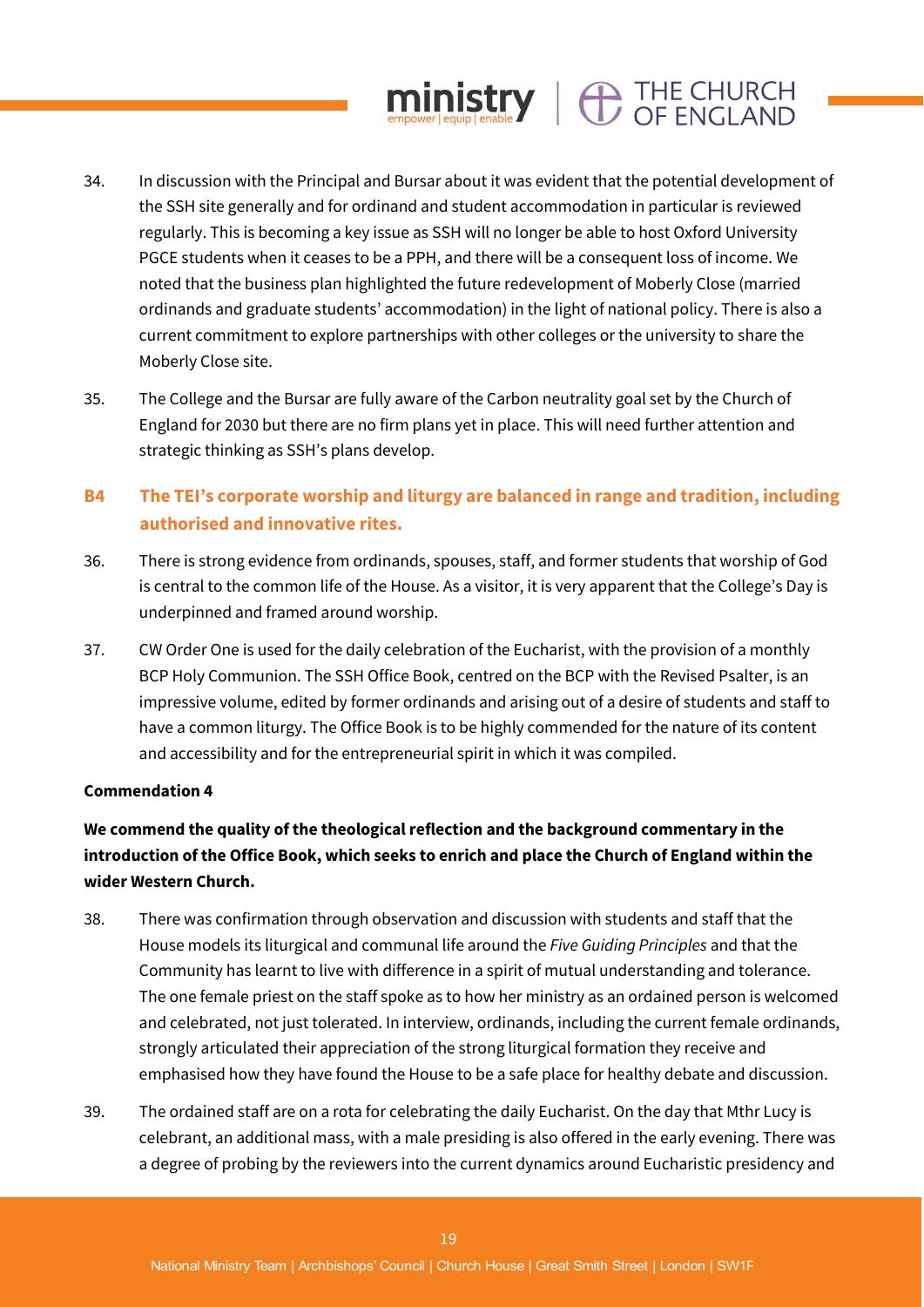gender inclusion, however considering the relatively small size of the College at present, the current arrangement, favoured because it is seen as the best way of maintaining unity, appears to work well and is lived out in a compassionate and accepting manner. In interview, staff did speak of their on-going dialogue on the subject and said that arrangements for Eucharistic presidency, including opportunities for a female celebrant to celebrate the sung mass on occasion, would be reviewed in the future, in the context of a larger community.

 $ministry \mid \bigoplus_{CF} \text{FNCI AND}$ 

### **Commendation 5**

**We commend the pattern of daily prayer and the Eucharist at the College, which prepares ordinands for a disciplined prayer life, necessary for their future ministry.**

#### **Recommendation 8**

**We recommend that the College considers, as the make-up of the House naturally changes and evolves, that measures are put in place to ensure that the current healthy dialogue and mutual tolerance of both ordinands and staff is maintained, and new options for eucharistic presidency and gender inclusion are considered.** 

- **B5 Staff model an appropriate pattern of spirituality, continued learning and reflection on practice.**
- 40. Teaching and ministerial staff do model consciously what they seek to form in others.
- 41. We witnessed good examples of interaction between staff and students in both learning and social settings. In all the teaching sessions we observed, there was a good balance of input from the member of staff teaching and clear engagement and interaction with students. Similarly, in social settings – over meals, in the common room – the relationships between staff and student appeared relaxed and mutually respectful. This integration of the learning community was also borne out in the context of conversations and interviews with both student and staff.
- 42. It is clear that all staff members continue to develop their professional expertise, and although workloads are significant, we were also impressed by the staff's modelling of a good pattern of work and wider life, ongoing learning and research, personal spiritualty and reflection. This was evident in observing staff teaching, in interviews with staff and through student comments when asked about this.

**The review team has Confidence with regard to Criterion B: Formational Context and Community.**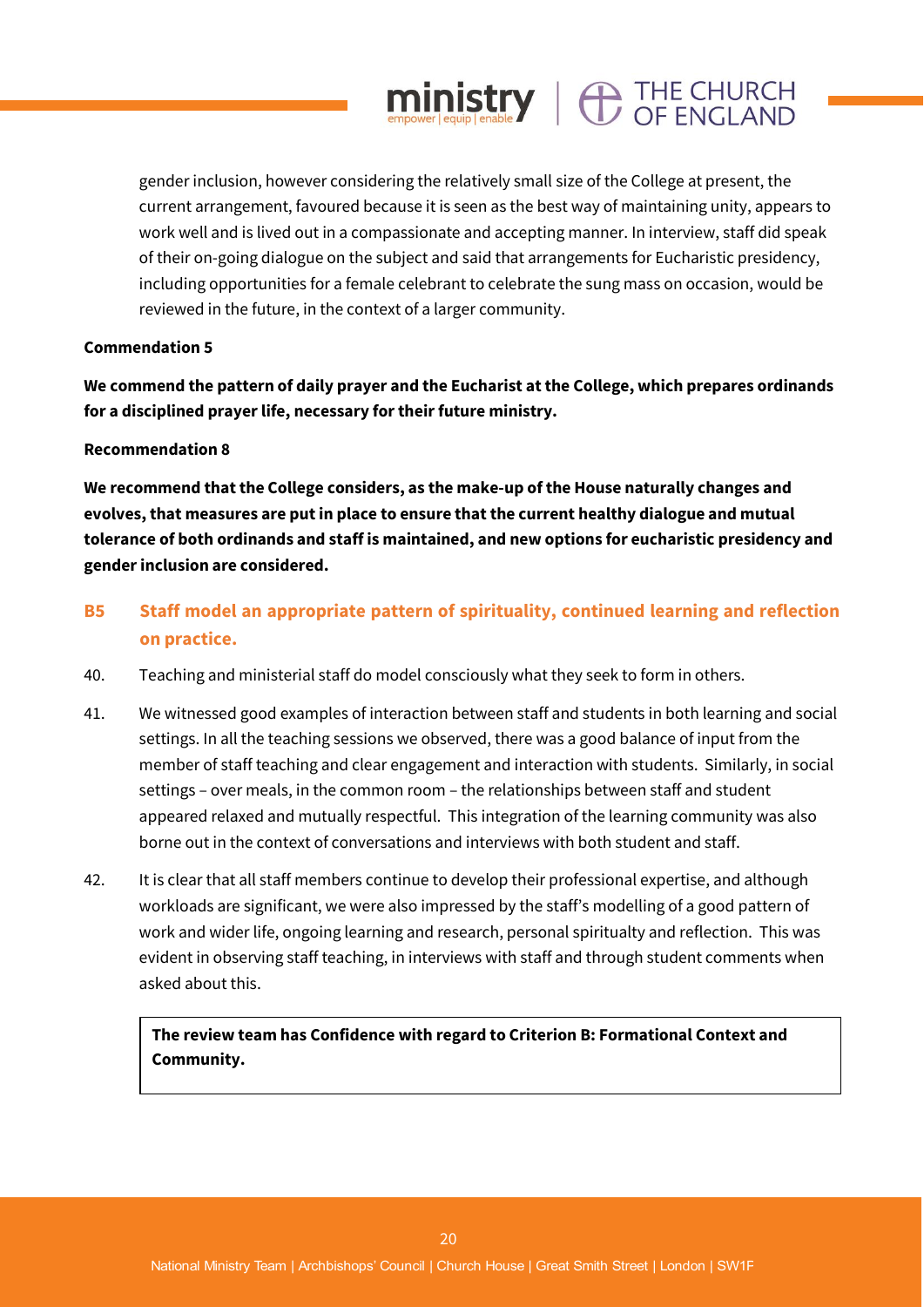

# **Section C: Leadership and Management**

# **C1 The TEI has clear and effective governance structures.**

- 43. In July 2018 SSH made the transition from being a charitable trust to being a Charitable Company Limited by Guarantee.
- 44. The Articles of Association set out the governance structure of SSH and describe the relative governance roles of the Members, Trustees and House Council. Reviewers noted from the Articles that all Trustees are the only Members (8.1). We would urge that the additional appointment of Members who are not Trustees could be helpful in providing some 'eyes on, hands off' scrutiny of the trustees' work.
- 45. Three of the trustees are life members, and reviewers were pleased to note that other appointed trustees have terms of office which do not end at the same time, thereby ensuring some continuity. The Principal, an elected staff member and a representative of the student common room are also trustees.
- 46. We noted from conversations with the Bursar that although she currently holds the Company Secretary's role there are plans that this should become the responsibility of a Board member, and that this move would enable wider trustee engagement. Reviewers noted that Bursar's role is a full and demanding one.
- 47. The Reviewers noted that reserved business happens on occasion but not on a regular basis. Trustees expressed the need for more regular reserved business in order for them to have quality time together without staff present and the Reviewers support this.
- 48. A Chairman's Strategy Group has been appointed by the House Council with no formal governance status, rather more of a task and finish group (for one year). Its purpose is to set strategic direction. The group comprises Chair, vice-chair, bursar, principal, and vice principal. Reviewers were not able to observe the work of this group as it was preparing to embark on its task at the time of the review visit.
- 49. The Finance and General Purpose Committee is chaired by a member of the Board who has a strong financial background. The F and GP meetings are regularly in sync with House Council meetings and there is a clear protocol which defines its work programme which is actively followed. The F and GP committee scrutinises SSH's risk register for the House Council. Quarterly management accounts are produced and scrutinised by the F and GP Committee.
- 50. There is a robust and full forward-looking financial analysis and plan that covers three years in detail plus two years indicative. SSH staff are fully aware of the financial challenges ahead – the loss of income from PGCE graduate students on ceasing to be PPH, the loss of Bed and Breakfast income because of challenging business trading conditions during and following Covid, the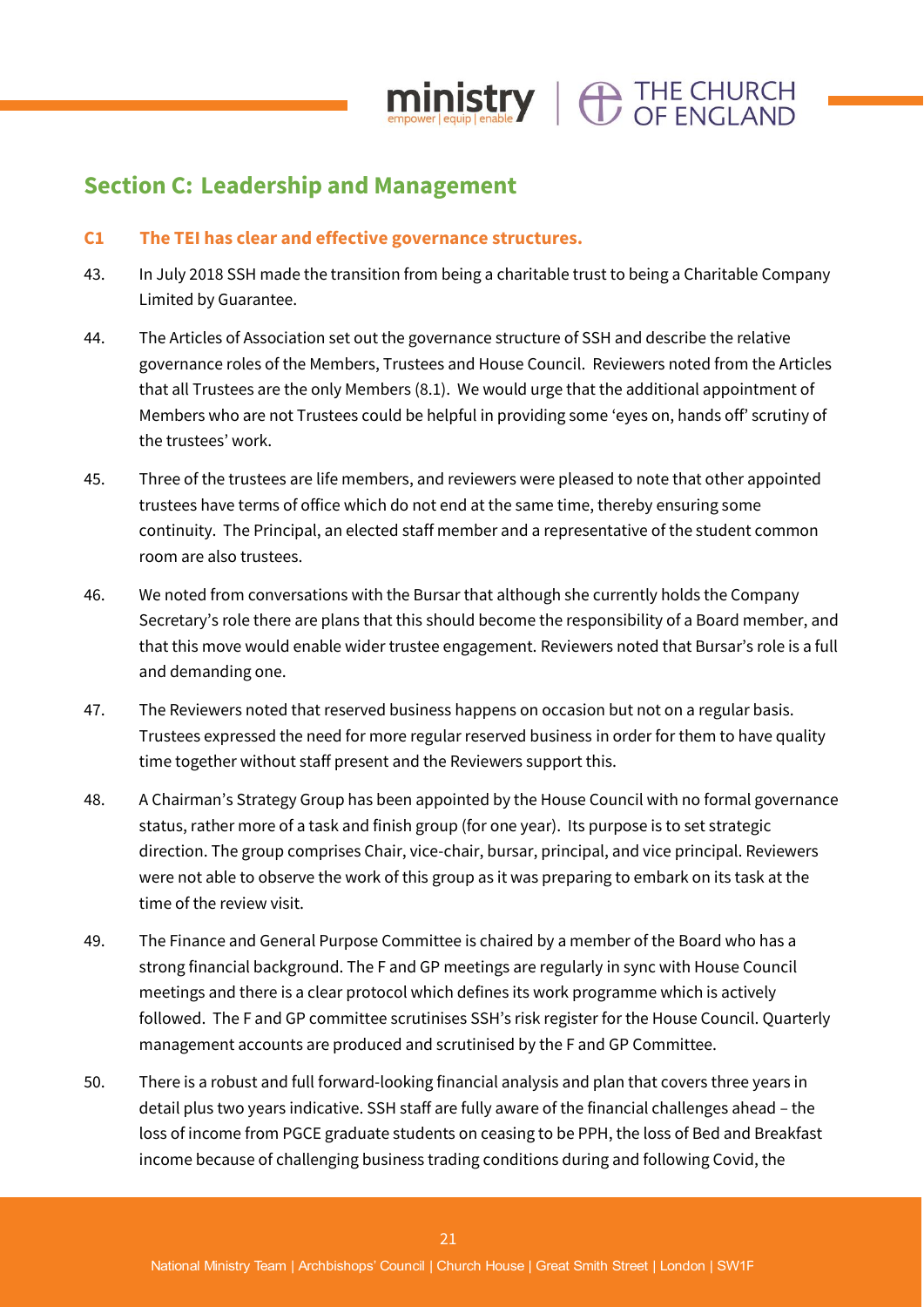challenge of sustaining summer schools during the current climate and the small number of ordinands. The balance sheet shows a very strong financial position in terms of tangible assets. The financial model currently means that the general account receives an annual amount from the Appeal Fund to subsidise and balance the overall financial position.

 $ministry$   $\oplus$  THE CHURCH

#### **Recommendation 9**

**We recommend that SSH considers the relative roles of Trustees and Members and whether there is merit in appointing Members who are not Trustees to provide additional scrutiny of the trustees' work.**

#### **Recommendation 10**

**In the light of the work of the Chairman's Strategy Group, we recommend that Trustees review their committee structure to ensure they have the most effective and strategic way of working given the future challenges for SSH.**

#### **Recommendation 11**

**We recommend that the trustees reshape the Council's agenda to allow regular quality time together in reserved business without staff present.** 

#### **C2 The TEI has effective team leadership.**

- 51. The reviewers are satisfied that the Principal and senior team are able to be both directive and collaborative. From observation and conversation with staff and students, the senior team appears to be cohesive, mutually supportive, and capable of independent reflection and scrutiny.
- 52. The reviewers found abundant evidence that the Principal is highly regarded and greatly respected by the whole community at SSH. Staff members spoke of the Principal's intellectual ability, commitment to collegiality and to doing what is best and right. Students spoke enthusiastically of the Principal's approachability and availability and recognised in him good marks of leadership. The Principal is appraised annually.
- 53. Staff members who are in attendance at the House Council meet together before and after House Council meetings, and they believe that the House Council takes seriously any feedback from staff and is effective in holding the Principal to account.
- 54. There is a widely owned vision for excellence in the College and a positive motivational climate evident and commonly articulated amongst students, staff, and Trustees. It is centred around the College's prioritisation of liturgical and spiritual grounding, teaching excellence, and a strong sense of community life.
- 55. Reviewers did not find evidence that a clear strategic plan for SSH is in place. This is not to say that such a plan does not exist but it appeared to be more implicit that explicit. Staff and trustees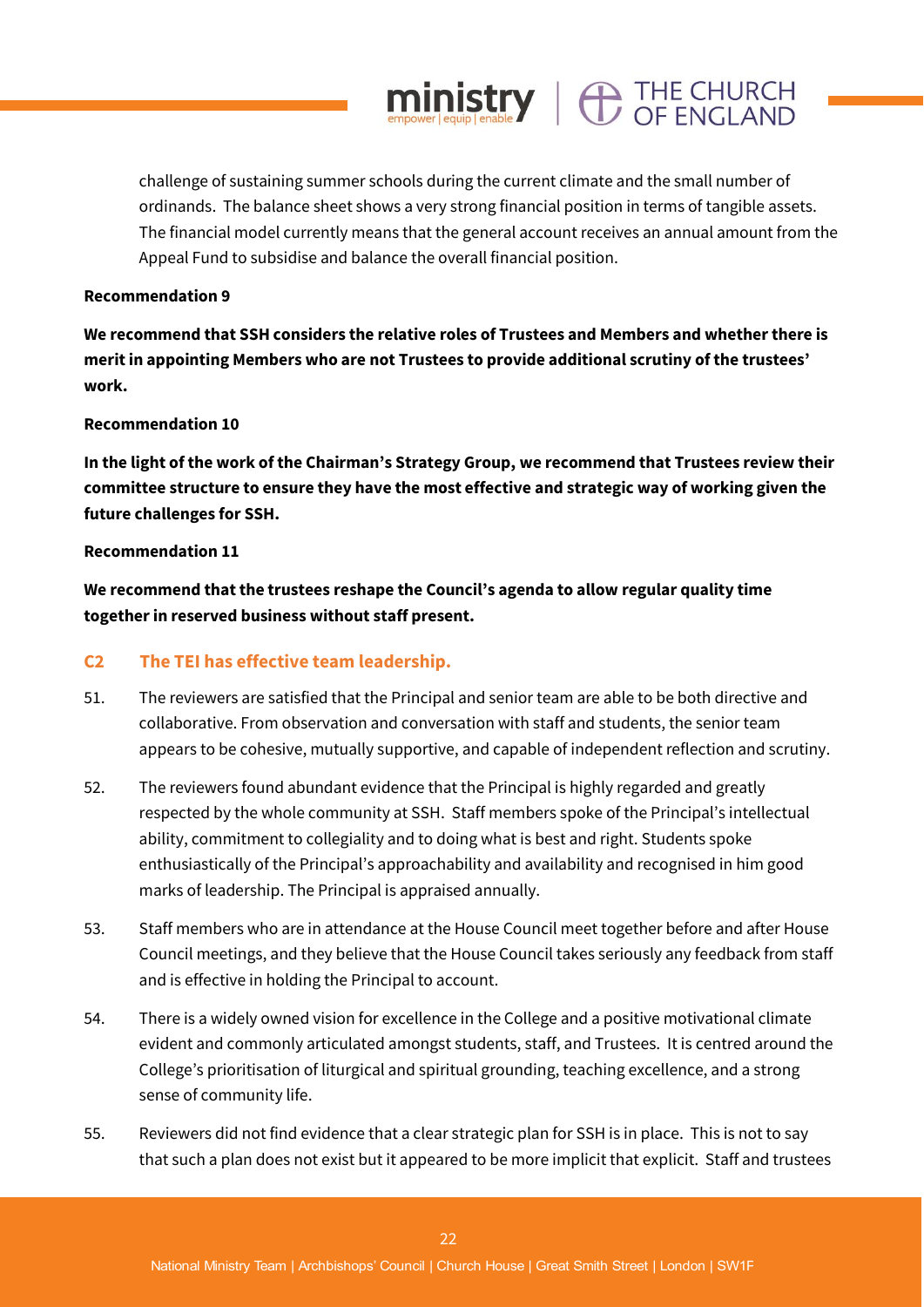acknowledged this and explained that drawing up this plan was the principal task of the Chairman's Strategy Group. Uncertainty regarding PPH status and the establishment of the Edward King Centre for Pastoral Theology has led to delays in the formation of a strategic plan but as the direction of these two issues is now resolved, a plan can be formed.

 $ministry$   $\oplus$  THE CHURCH

56. Reviewers observed one meeting of the House Council and were encouraged to note the openness and level of self-reflection offered by many Council members both in the meeting and in interviews and conversations later. Council members recognised that there is a need for SSH to promote itself including to constituents beyond their own church tradition. Council members were open about their view that SSH needs some key performance indicators and about the need for a creative challenge. Trustees recognise that the is still a need for the House Council to be more proactive in the life of the community at SSH. They reflected with us that this might well be facilitated by the move to end PPH status, given the change in governance dynamic that SSH will inevitably undergo.

#### **Recommendation 12**

**Following the end of PPH status, we recommend that the House Council explores working with an external coach/consultant to review its work programme and strategic priorities.**

#### **C3 Trustees are appropriately recruited, supported and developed.**

- 57. Five trustees are SSH alumni, including two life appointed trustees and the Principal. Two further council members are SSH alumni with the right to speak but not vote. Nearly all current Trustees belong to the Anglo-Catholic tradition, and nearly all are white and male. Whilst this cohesion brings strengths of understanding and commitment, it limits the potential for the vital creative grit and strategic imagination that greater diversity would bring.
- 58. Trustees are clearly committed to the work of SSH. Attendance at Council and other committee meetings is good and trustees spend time in the House beyond that required for their formal meetings; many are known by the ordinands.
- 59. There has not been a skills audit carried out for some time and trustees were able to identify some gaps on the House Council - for example, in human resources and (other than staff members) in experience in teaching.
- 60. Trustees recognise the importance of there being a Nominations Committee in place to ensure diversity amongst their number.

#### **Recommendation 13**

**We recommend that the Trustees carry out a thorough skills and diversity audit.**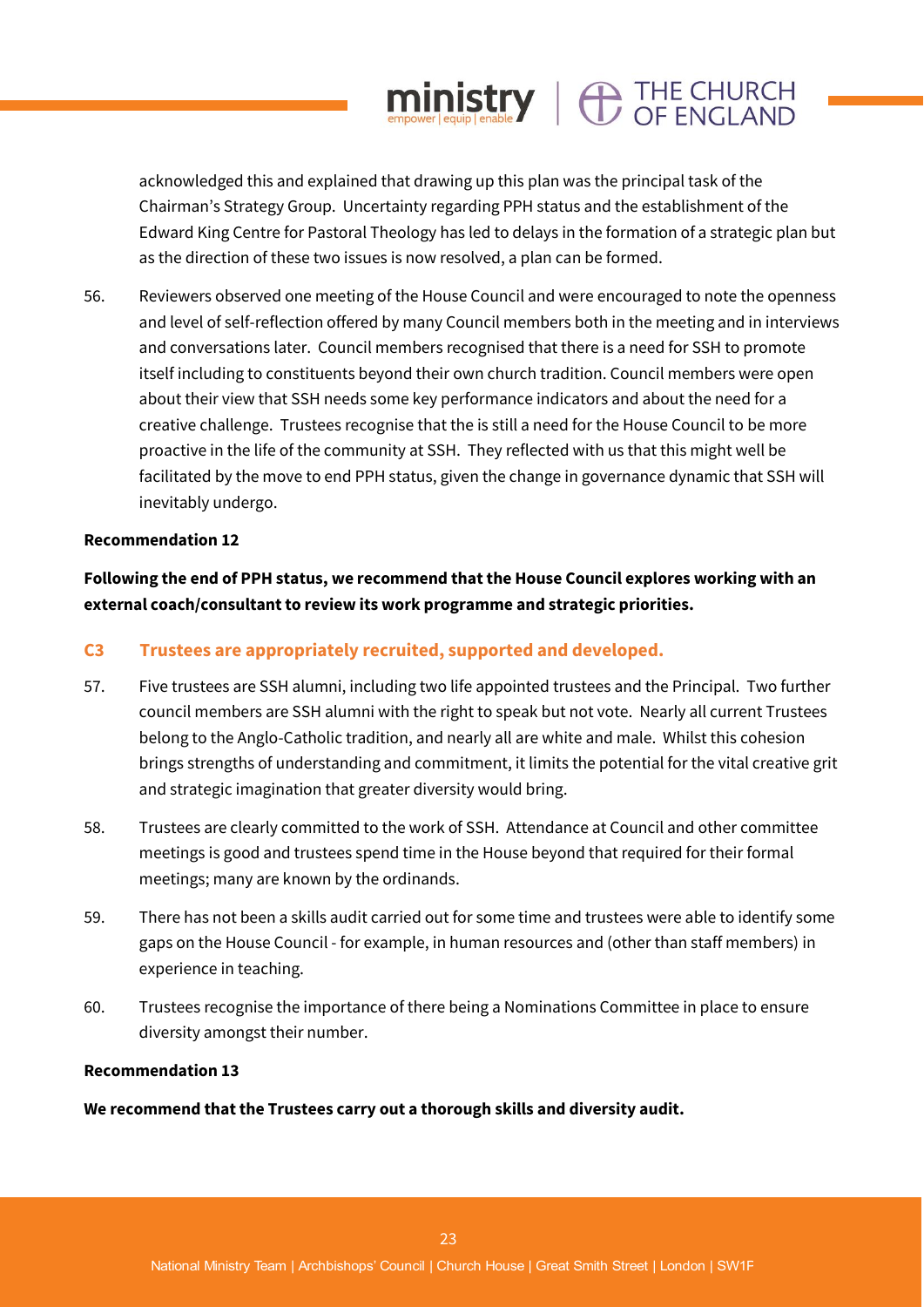

#### **Recommendation 14**

**We recommend that the Trustees consider the creation of a Nominations Committee to review current membership of the House Council and its committees.**

# **C4 The TEI has effective business planning, fundraising, risk management and reporting.**

- 61. The Bursar enjoys the full confidence of the House Council and Principal, and she describes the House Council as supportive and robust. The Bursar is seeking to generate greater clarity about how her work relates to the aims of SSH.
- 62. SSH employs a part time development director. The reviewers appreciated the restrictions in work, brought about by Covid, in this area, but were surprised not to see a document setting out the objectives, strategy and planned outcomes for development. Reviewers were told that the Development Committee has not met for almost two years. Financial donations appear to be almost wholly reliant on alumni and on a single generous donor.
- 63. There is a current business plan, but it requires supplementing with other documents to see the wider picture. For example, it states SSH's core purpose arising from the Memorandum and Articles but it does not state clearly the vision for SSH from which objectives, strategy and outcomes might flow. Also, the financial planning information is not part of the business plan and neither is there an assessment of risk within the document. Although there are objectives they do not appear in the document with an associated action plan. Without a one key central document there is a real risk that different components might not be connected up in the strategic thinking of the leadership team and trustees.
- 64. We refer at Section A to the Edward King Centre for Pastoral Theology which is an excellent new strategic development. However, the Reviewers also noted that it does not find its strategic place within the current business plan.

#### **Recommendation 15**

**We recommend that the Development Committee should produce one document to set out clearly and to hold SSH's vision, objectives, strategy, and planned outcomes including the development of the Edward King Centre for Pastoral Theology.**

**The review team has Confidence with Qualifications with regard to Criterion C: Leadership and Management.**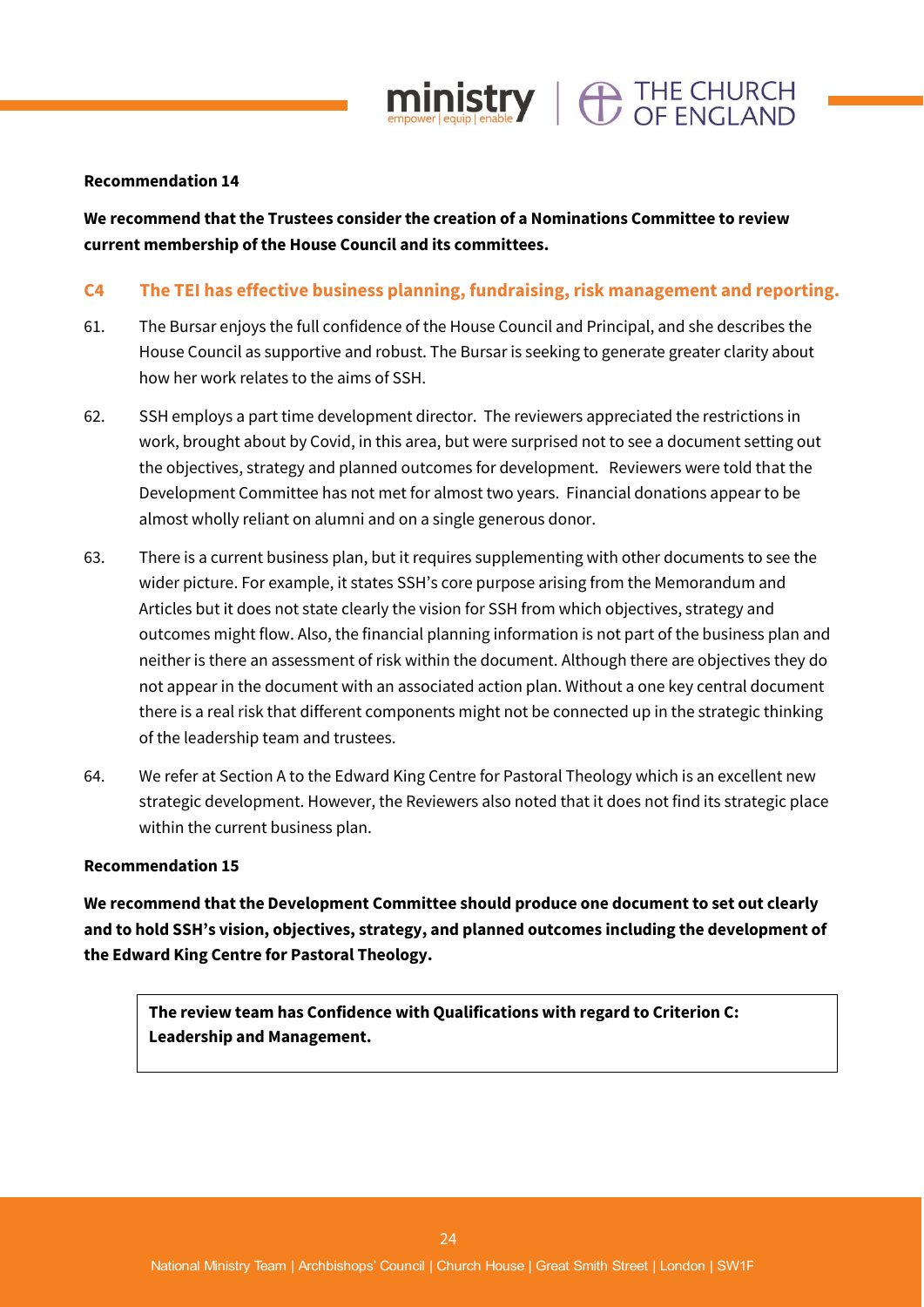

# **Section D: Teaching and Learning**

# **D1 The TEI offers programmes appropriate to the sponsoring church's ministerial training needs.**

- 65. Most ordinands follow Durham Common Awards (CA) programmes which are clearly an approved curriculum with clear aims. The smaller number of ordinands who take the Oxford University BA in Theology over two years now take the CA PG Dip award in their third year. A few ordinands take other post graduate pathways with supplementary modules for formation. All pathways have been approved.
- 66. The programmes show ample evidence that they are world-engaging, have appropriate depth, enable theological learning, and relate faith to life, evidenced both by stated intentions and from interviews.

# **D2 The TEI's taught programmes are appropriately resourced, developed and quality assured.**

- 67. Staff members are very well qualified academically and have a strong commitment to the liturgical and community life of the House and its foundation for formation. The staff members have parochial and chaplaincy experience, though some of this would seem not to be very recent. They appear to be adequately resourced for their roles, and no concerns were raised with the Review Team in this area.
- 68. We noted however a gap in provision for staff study leave. Study leave is said to be one term in every seven, but we have been told this does not work out. This seems ambitious for a small TEI and should be re-considered so that aspiration and reality can be more closely aligned, and a written staff development policy be developed and agreed that will include appropriate study leave provision.
- 69. The CA PER recommended the formalising of staff development (CA PER Recommendation 5). Progress has been made by instituting a termly staff development session, with a mutually agreed list of topics. In addition, the Vice Principal has initiated a twice termly colloquium focused on academic development. These developments seem to have good potential for increasing collegiality still further and broadening academic horizons: for example, reflecting on African and black theology was the proposed subject for the colloquia in the Michaelmas term. We would encourage staff, other commitments notwithstanding, to continue to prioritise these opportunities to continue to inform and challenge themselves intellectually and theologically.
- 70. Staff participate in an Annual Review with the Principal.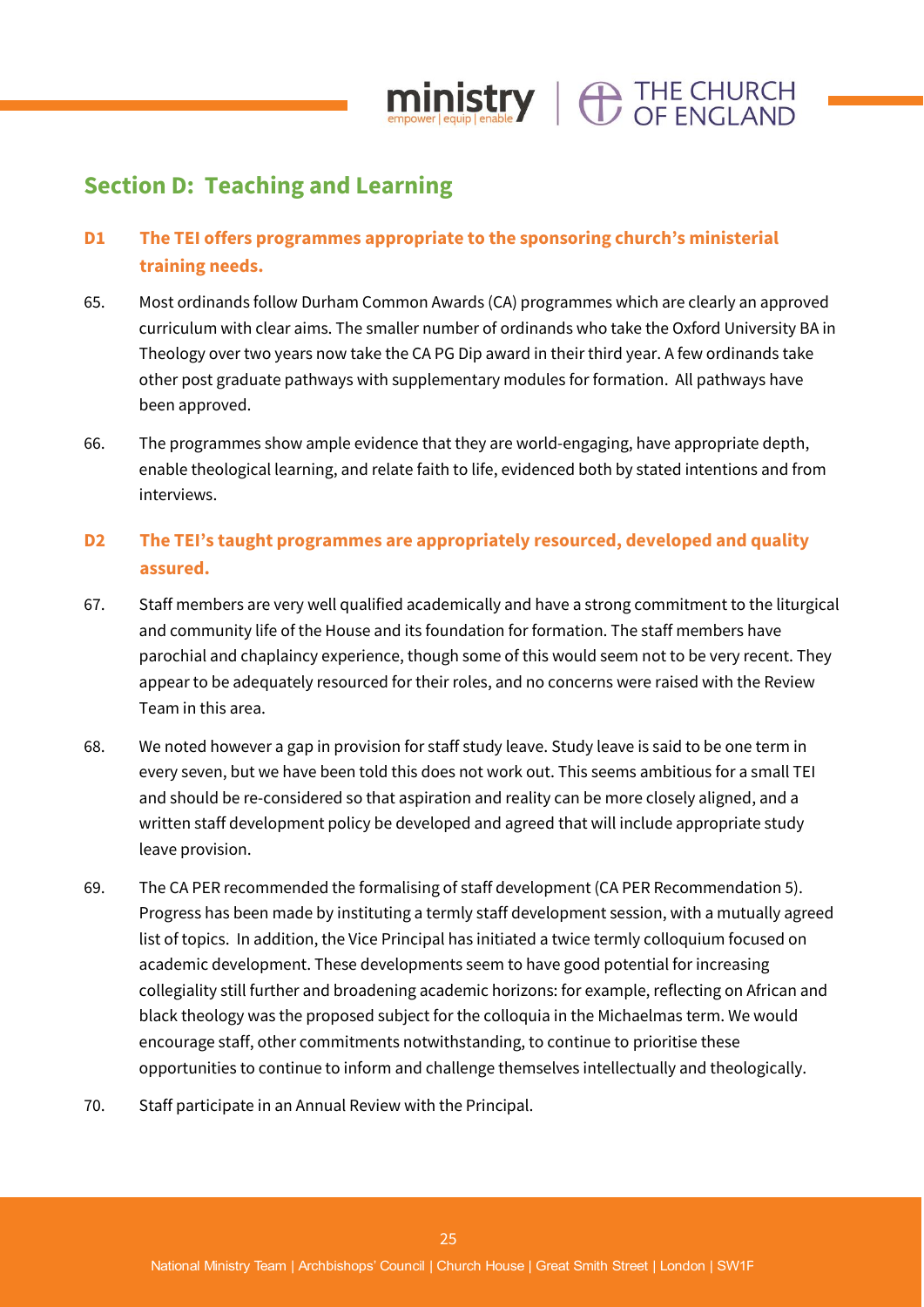

#### **Recommendation 16**

# **We recommend that the staff and House Council should develop and agree a written policy on staff development, including study leave.**

- 71. Students spoke very positively of library and IT resources. The House library has the books on the reading lists, they have access to other libraries in Oxford, and for many modules material is also available via the CA Moodle Hub (see CA PER Recommendation 4).
- 72. The two main teaching rooms are equipped with AV facilities, are light and airy and have ample space for groups of about 15 students. Students were happy with the information needed to support their learning, and those who took the study skills course were very positive about the help this gave them. This year has been the first time that any students have moved from completing the Oxford BA to the CA PG Dip and they struggled with the different ethos in assessment and aims. They have now discussed this with the appropriate staff member and we were told that changes will be made to the induction process next year.
- 73. The House seeks student feedback through end of module evaluation, through representation on the various House committees and through informal conversation. Currently the House has two non-resident part-time ordained students completing CA programmes, and 43 part-time students on OU graduate courses. Mature students and those with disabilities are well supported. There are excellent processes in place for assessment and support, and these were set out clearly in the documentation, and explained by the staff members concerned. Students reported their satisfaction in the support offered.
- 74. We observed that the House is thorough in its use of the Annual Self Evaluation (ASE) and there was evidence that the curriculum is developed over time. Students are strongly urged to complete module and course evaluations. Staff reported some frustration in getting students to complete these evaluations. A discussion with students suggested that they were not always clear that feedback had been reflected on. It would be helpful for staff to consider how to communicate their reflection on feedback to students. Experience elsewhere suggests this is not straightforward and needs to be done repeatedly and consistently so that students build up a sense that their feedback is taken seriously. We are confident that the feedback is taken seriously by staff (this is related to CA PER Recommendation 2).
- 75. There is ample evidence that the programmes are quality assured, with good paperwork in place and sense of continuing reflection on the programmes emerging from the interviews with both staff and students.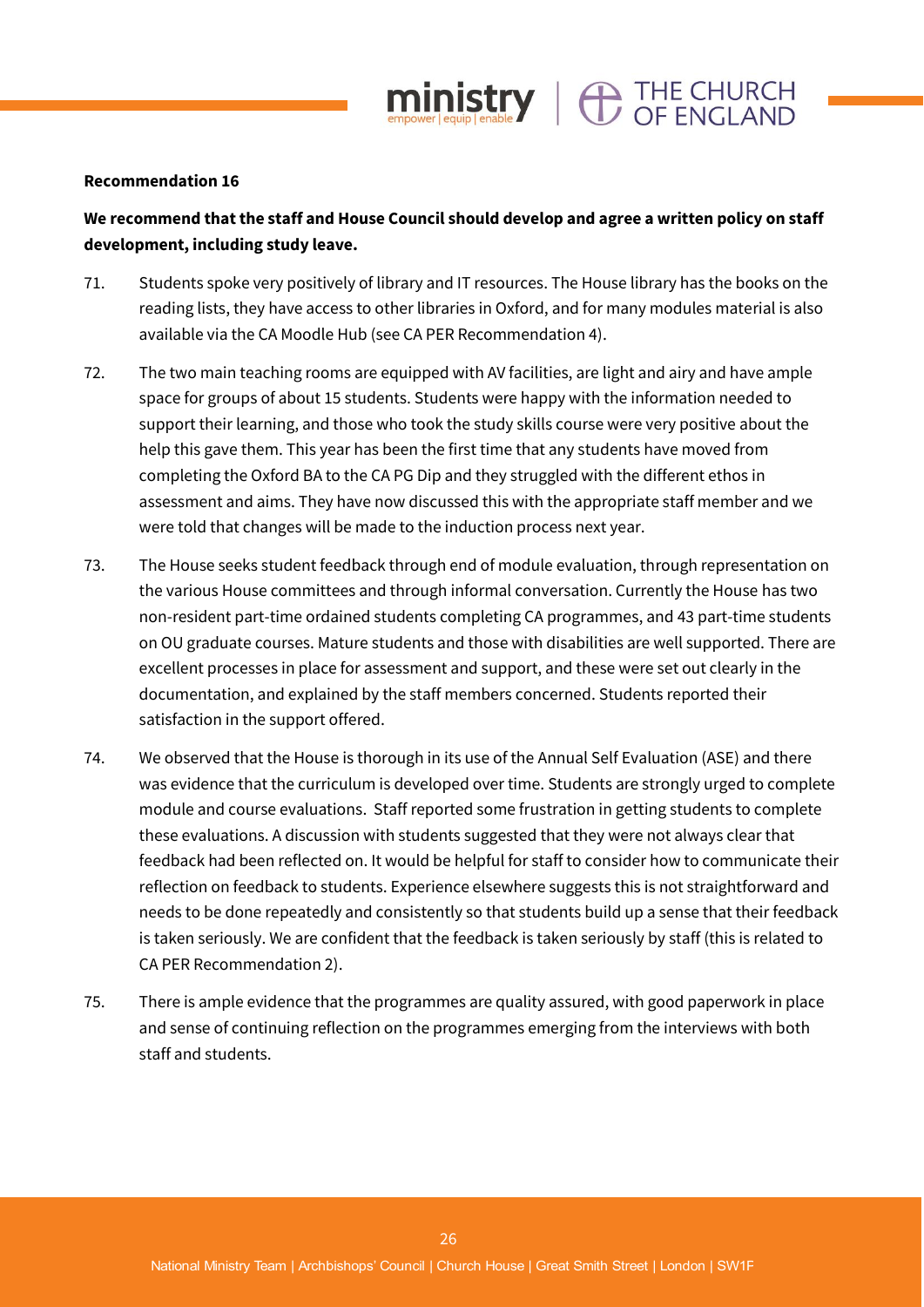# **D3 There is a good mix of teaching and learning styles and assessment methods, and students are engaged.**

ministry |  $\bigoplus$  THE CHURCH

- 76. In the limited sample of teaching and learning that we observed we noted a variety of approaches, including traditional lectures, student-led presentations, and small group work. At times discussion seemed to be a series of one-to-one conversations between the staff member and an individual student, rather than a truly group conversation, though this might be a consequence of small group sizes to some extent.
- 77. Supporting material was used and we noted some imaginative use of objects to illustrate and develop concepts.
- 78. The majority of modules in their CA programmes use written essays for assessment. Following encouragement from the CA PER (Recommendation 6), assessed conversations have been introduced recently as an additional form of assessment. Portfolio approaches are used to reflect on placements.
- 79. Ordinands following the OU BA programme are assessed through the traditional end of year exams, and write around 12 essays through the 8 week term. They encounter a wider variety of assessment approaches in their third year, taking the CA PG Dip.
- 80. The House recognises that the OU BA programme is suitable for a limited number of ordinands and most take the CA programmes. We met students from a wide range of prior educational experience and we were encouraged that they had been well-supported and appropriately challenged.
- 81. Feedback from students was positive about the feedback they received on their assignments. It comes in good time and enables them to develop further their academic formation. While there is some variation between staff in how they approach giving feedback this was seen as within acceptable bounds, and there is no evidence, written or verbal, that students are finding this problematic (see CA PER Recommendation 3).

# **D4 There is provision for students' progression and development over the course of the learning programmes.**

- 82. Students are well able to meet the learning outcomes and we are confident that the programmes enable the development of study skills, critical thinking, and research skills. We were told by a number of different stakeholders of the seriousness with which students undertake theological study and this was apparent in conversation with students. The small sample of student written work we saw also evidenced serious theological engagement.
- 83. The only caveat is that the taught programme (assessed and audited) is very full and also compressed at the end by the desire to provide time for the Leavers Programme. There was some evidence that the number of formative assessments had been slightly reduced, and also made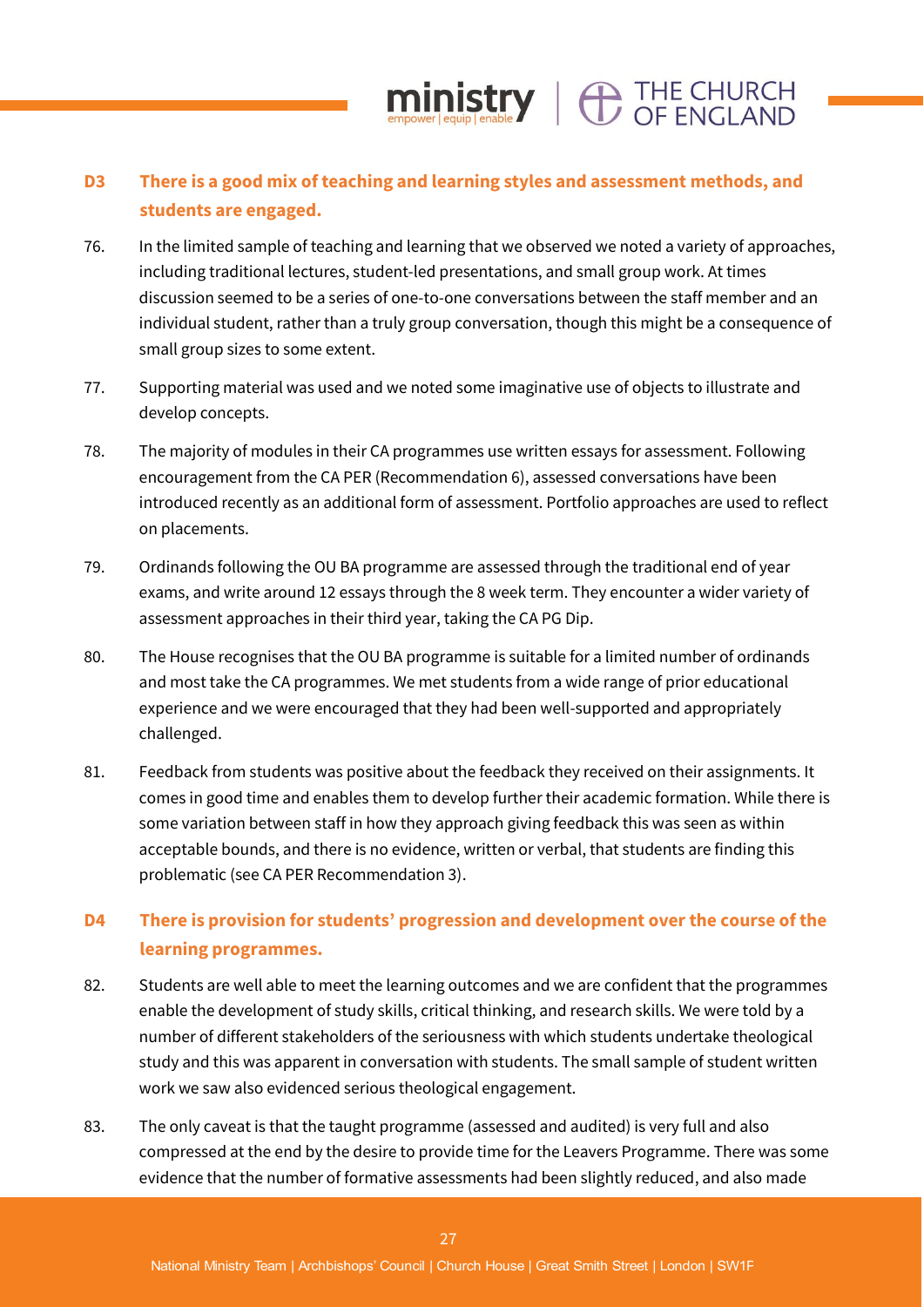more clearly formative for the summative assessments. However, the academic workload remains very high and is of concern to a number of students (the phrase "crisis management" was used, for example). We support the recommendations from the CA PER to review (again) both the overall student workload and the purpose and volume of academic assessment (see CA PER Recommendations 7 and 8). For example, the assessed modules and required audited modules in a given pathway might be reviewed by considering which are essential for formation and which might be "nice to have" if they do not overload a given individual's timetable.

 $min_{\text{empower}|\text{equip}|}\left|\bigoplus_{\text{enable}}\right| \bigoplus_{\text{OF}|\text{ENGLAND}}$ 

# **D5 Students are helped to integrate their academic learning and ministerial development.**

- 84. Although the placement requirements are slightly lighter than in some other residential TEIs they are effectively used to integrate academic learning and ministerial development. There is a clear plan to enable progression in theological reflection across courses and modules, beginning with more straightforward approaches, moving on to corporate reflection in the second year on the basis of group placements, and in the third year learning to adapt and incorporate a variety of approaches to theological reflection.
- 85. Students themselves report growing in confidence over time, and some at least recognise how theological reflection has deep roots in the tradition. It was striking that the placement supervisors we spoke to were very positive about the ability of these students to engage in theological reflection when on placement, with significant theological rigour. Reviewers had good evidence from supervisors and from listening in to students that the quality of theological reflection by students on placement is very high. They are adept at relating the Christian tradition, Biblical and historical, to the situations in which they find themselves.
- 86. The systems for overseeing placements seem effective, both academically and administratively. Placement supervisors provide very good oversight and seem well briefed on what is expected of them. As we come out of the pandemic, we heard the desire to broaden further the range of placements and this is to be encouraged, especially in ensuring that students experience the breath of the church, theologically, geographically, and sociologically.

#### **Commendation 6**

# **We commend the high quality of theological reflection by students on placement.**

#### **Commendation 7**

**We commend the quality of SSH's placement supervisors and the College's provision of support and briefing for their role.**

**The review team has Confidence with regard to Criterion D: Teaching and Learning.**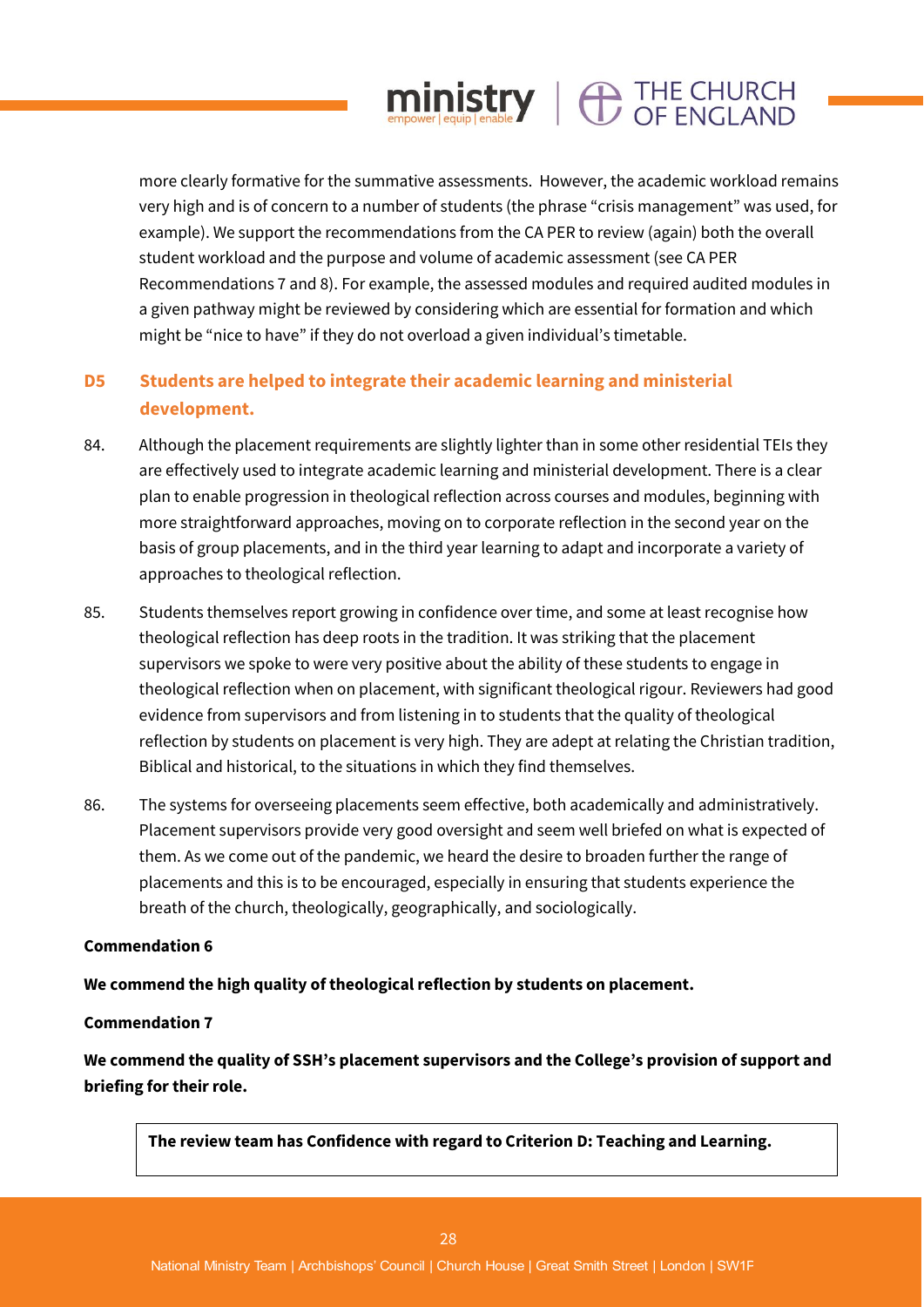

# **Section E: Ministerial Formation**

- **E1 The TEI's programme of ministerial formation enables students to grow into the ministerial qualities and competencies sought by the sponsoring church.**
- 87. The reviewers had good evidence of the contribution of the academic and formational programme and the corporate life of SSH to students' ministerial development.
- 88. In terms of the formational programme, we found students to be growing in their learning and knowledge of Christian tradition, faith and life as demonstrated with their intense and critical engagement in the programme content. This was also evident in conversations with students and with external placement supervisors. Comment was made in interview around the clear doctrinal and theological formation received, giving students the confidence to articulate, preach and teach the faith.
- 89. With regard to the qualities of being 'relational, missional, collaborative, diverse and adaptive' that the church seeks in its trainees and ministers, the reviewers found evidence for these qualities in its students in the group placement programme, both in working with fellow students and at the placement location – although as we reflect Section A and at **Recommendations 2 and 4**, we have some concerns about how well SSH's commitment to the development of these qualities is communicated outside the institution. We urge that SSH reviews its communications to clarify how these qualities are developed through its formational programmes.

#### **Recommendation 17**

**Given that the Church of England places significant emphasis on developing the qualities of being 'relational, missional, collaborative, diverse and adaptive' in its trainees and ministers, we recommend that SSH reviews its publicity materials to communicate more clearly how these qualities are developed through its formational programmes.**

- 90. Mission is understood as being grounded in worship and interpreted within the framework of *missio Dei*. The terms 'mission' and 'missional' were used in connection with the group placements, but it was not always clear to the reviewers in what sense the activities being discussed were seen as missional. 'Mission' and 'missional' are terms which are especially difficult to pin down and find agreed definitions, and the reviewers suggest that SSH might serve the wider church by reflecting with others in their tradition to develop more explicit definitions and understandings of mission. We discuss further at E2 how we consider that reflecting further on how mission is understood and practised might further benefit students' formation, and **Recommendation 18** picks this up.
- 91. The quality of being 'adaptive' was again described as evident in placements though it may be somewhat at odds with the strong commitment to a set way of worship within the House. A need to develop creativity is mentioned by at least one DDO with current experience of the House, while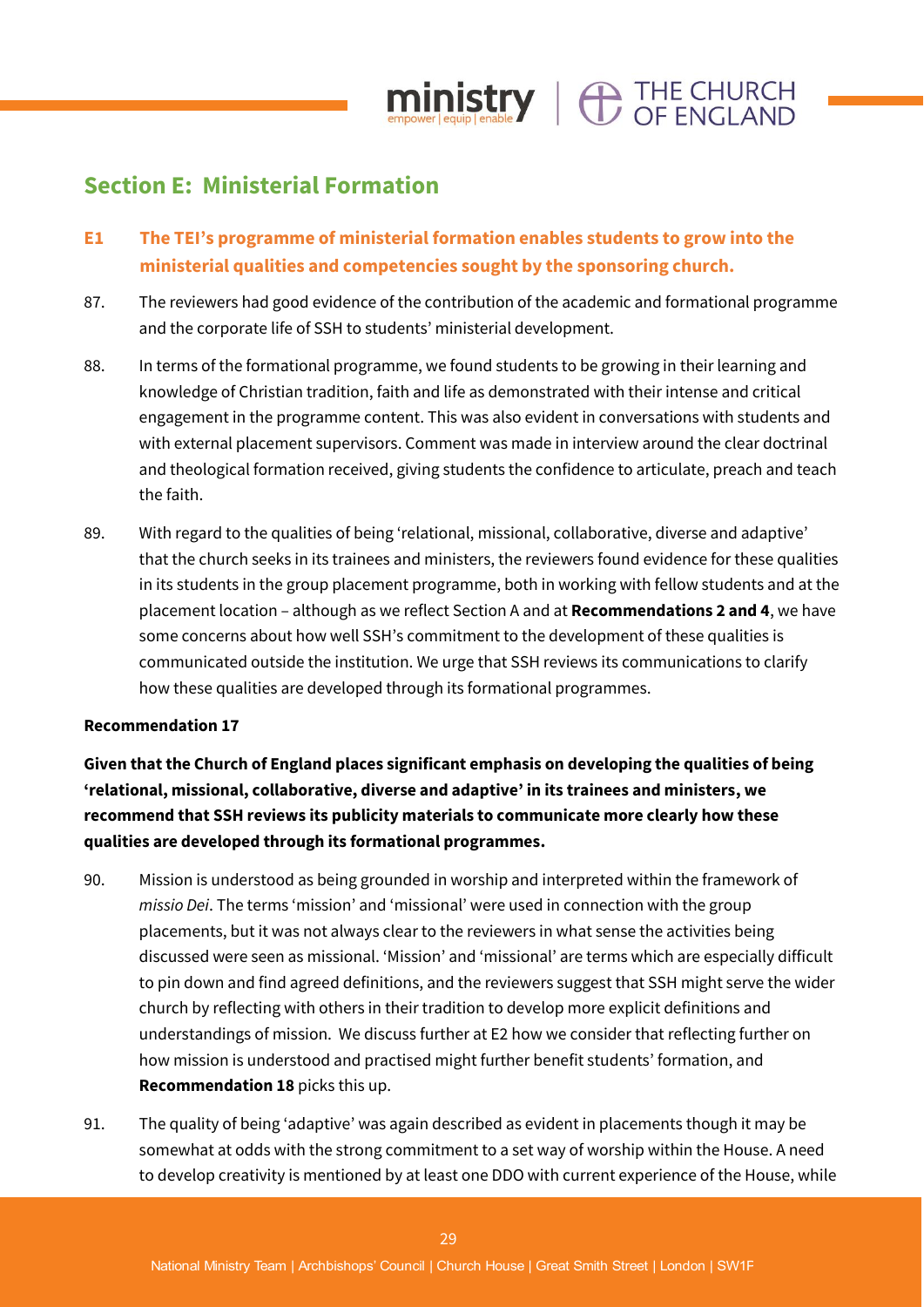a placement supervisor hoped for training that would make students more "comfortable in more informal worship contexts".

 $\mathop{\text{min}}_{\text{envector level}}$   $\mathop{\text{error}}_{\text{enable}}$   $\mathbf{Y} \parallel \bigoplus_{\text{O}} \mathop{\text{CHE}}_{\text{C}}$   $\mathop{\text{CHL}}$   $\mathop{\text{CHL}}$ 

- 92. Group placements in particular place a stress on the need for students to be relational and adaptable, providing opportunities for them to encounter and engage with diversity; an example of this is an on-going relationship with a local school, which is ethnically, socially, and religiously diverse.
- 93. As described in section D5, we found good evidence of theological reflection and reflective practice, with a clear plan for development in place from the staff. It is more obvious in the Common Awards (CA) programmes, but those who take Oxford University programmes also audit appropriate CA modules, and if doing three years, go onto the CA PG Dip. Students from the House have been noted (for example, by placement supervisors) to have a particular gift in using the theological tradition in theological reflection.
- 94. We reflect further at E4 on the role of SSH's corporate life and its potential to provide deep and sustaining roots and a ministerial structure for students. Moreover, SSH is a small college and there is evidence that this, with a relatively high staff-student ratio, allows for effective support of the needs and formation of individual students. One student spoke of their own positive experience, as someone with few prior academic qualifications, being encouraged, nurtured, and supported in their academic studies.

# **E2 Students have a desire and growing ability to share in mission, evangelism and discipleship.**

- 95. The desire to be world-facing, to teach the faith, to help others grow as disciples and in their own vocations is expressed by SSH staff and by students, both in the range of modules and other learning opportunities provided and in discussion of motivations. It is seen as being grounded and resourced by a deep commitment to prayer and worship, and given liturgical form in the dismissal at the end of the service of Holy Communion.
- 96. The reviewers have noted in **Recommendation 17** that the language used by the House does not always match that used by others in the Church of England at present, which can create a challenge in evidencing the above qualities. However, we note SSH's commitment to equipping students to serve the common good via Pastoral Studies Units (PSUs) including chaplaincy and Anglican Social Theology; its modules on mission and ministry, on homiletics, and on Creating New Christian Communities.
- 97. The Creating New Christian Communities module is undertaken by all SSH ordinands and has been outworked by students visiting and engaging with local church plants, hence providing opportunities to engage with differing models of mission and liturgical styles and practice. This module was mentioned by several students as inspiring and helpful in providing new insights.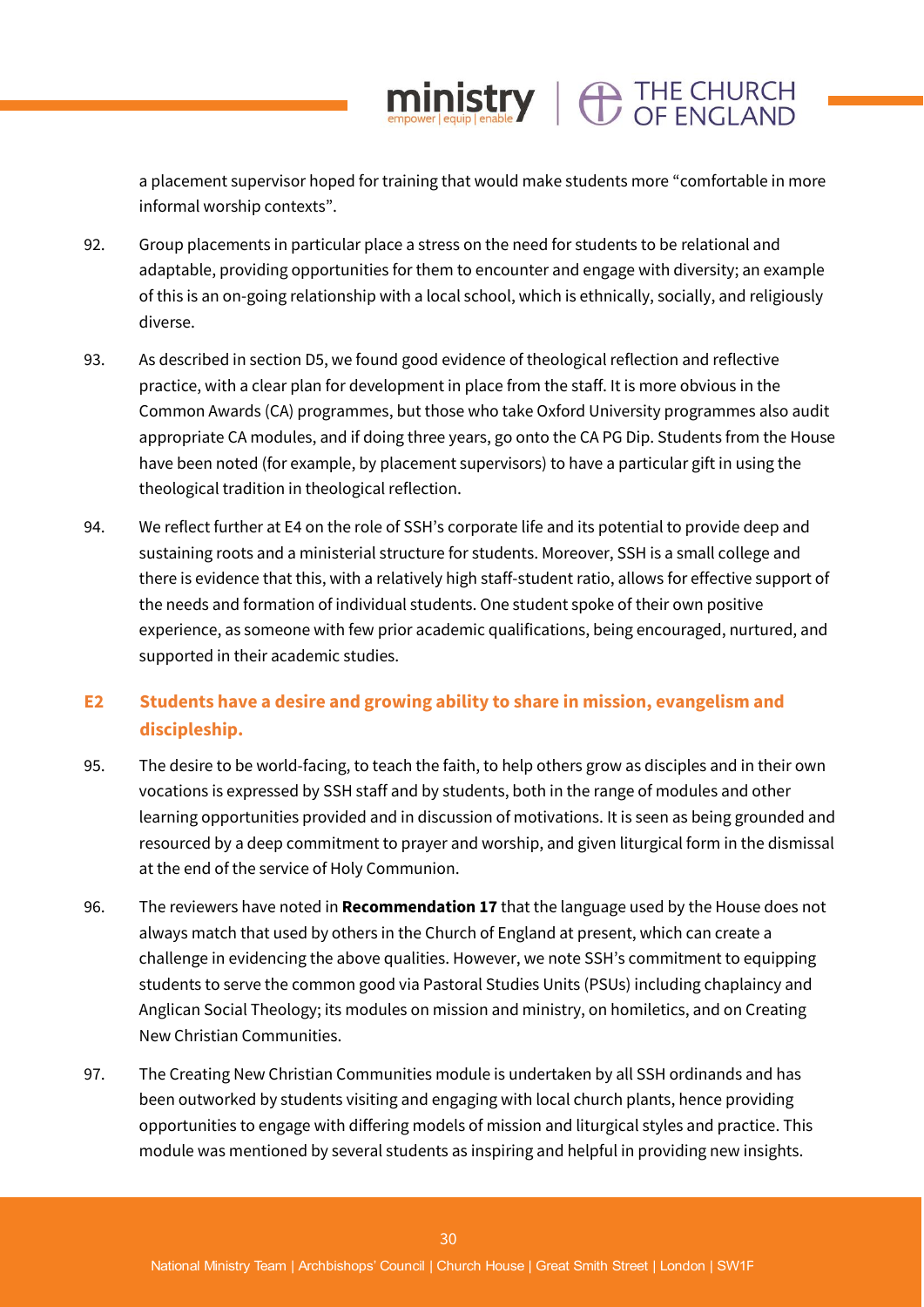# 98. The reviewers had limited direct evidence about the students' ability to communicate the gospel sensitively and appropriately in and outside church contexts but were able to note very positive remarks from one training incumbent. Opportunities for preaching and for small group work are restricted by the placement structure.

 $ministry$   $\bigoplus$  THE CHURCH

- 99. There was evidence of a desire and ability to see and help others grow as Christians in a Tutor Group discussion on vocation. Several contributors expressed an eagerness to move into ministry and inhabit the role of the priest - with its role of service, pastoral care, leading a worshiping community and, by implication, growing disciples. This was also noted in personal conversation and in some of the exchanges in teaching contexts: there was a keenness to understand how a particular insight, aspect of theology, might support ministry, including teaching in a parish context.
- 100. As the reviewers reflected on the students' desire and growing ability to share in mission, evangelism and discipleship, the reviewers connected this with the importance of a sharper articulation of the formational offer that SSH is making to the wider church. Stakeholders' feedback noted at section A3 further bears out this point.

# **Recommendation 18**

**We recommend that SSH seeks to develop and celebrate a more fully articulated and disseminated Anglo-Catholic theology and practice of mission, as a gift to the wider Church and to assist in the deeper missional formation of students.** 

# **E3 Pioneer ministry training - not applicable**

101. SSH does not formally offer training for pioneer ministries.

# **E4 Students are growing in personal spirituality and engagement with public worship.**

- 102. In interview, the academic staff remarked that the common life of the College had the potential to provide deep roots and ministerial structure for students, that would continue to sustain them after ordination, preparing them well for the pressures and rigour of parish life. Students too spoke in interview about the disciplined spiritual and communal life of the House and their belief that is preparing them well for a life of service in their future roles and parishes.
- 103. This way, embodied and embedded in a life centred around prayer, study, fun and living together, binds students to commit to living out their differences, bound as they are by a strong commitment to a common spiritual life and discipline. Evidence from former students supports this view and several have written as to the pivotal place, their liturgical, spiritual, and theological formation has had in their ministries.
- 104. In observation and discussion, it is apparent that the staff have a strong commitment to forming priests in the Catholic tradition of the Church of England, where spiritual and theological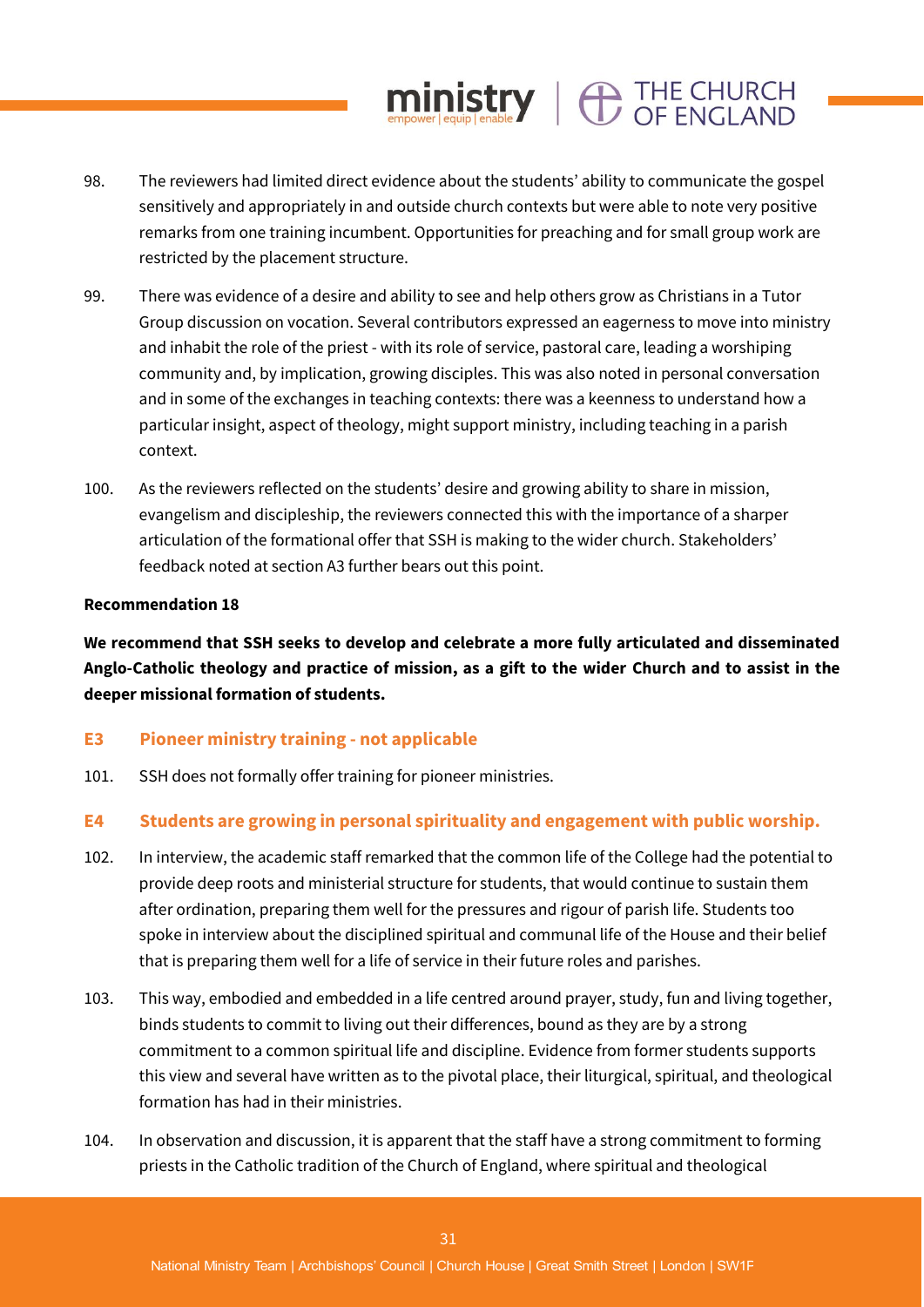formation is continually interwoven. The Vice-Principal has described this 'as preparing and forming people for holy living'.

ministry |  $\bigoplus$  THE CHURCH

- 105. The commitment to a particular pattern of common life of prayer and worship has many strengths, but it also leads to a perception amongst some outside the House that students need to be encouraged to be more creative. Although some students told us that their in-depth formation in the details of doing the liturgy enables them to also do it in more relaxed ways ("easier to dial down…") this gave the impression of missing the point that worship in the Church of England, including the Catholic tradition, is much more varied than relatively small changes to the liturgy of the Mass, or options in the Daily Offices. This also relates to the comment from a placement supervisor, noted in para 91 above. It may be helpful to pay attention to ways in which the creativity of students can be brought to the surface.
- 106. There was some mention of exposure or experience of other styles of worship happening in placements, but it appears patchy. As an example, one student described being out of his comfort zone by being on a rural placement (which in itself is helpful), but it was still in a traditional Anglo-Catholic parish.
- 107. The rigorous structure of a common spiritual life, with ordinands required to be present for the Daily Offices and for the College Eucharist on Sundays, might potentially be viewed as a limiting factor, with the Church increasingly requiring its clergy to be adaptive and missional. That said, evidence from both individual and group placements, including feedback from placement supervisors does demonstrate engagement with other ways of 'being church'.

#### **Recommendation 19**

**We recommend that SSH reviews how it can encourage the diversifying and deepening of participation in and leading of worship, formal and informal, including appropriate reflection to follow up.**

#### **E5 Students' personality, character and relationships**

- 108. Students were commended, for example, by external tutors, for their commitment to learning and participation in lectures and seminars. Students themselves gave the impression that they were coping with significant demands from the programme, and doing so with grace and resilience. We note however the concern in section D4 about the overall workloads and endorse the relevant recommendations of the Durham Common Awards PER. We found that some of the language used by students about the pressure was a little concerning.
- 109. Students were articulate in reflecting on personal strengths, weaknesses, gifts, and vulnerability, and we saw an excellent example of appropriate vulnerability in the sharing of personal stories in a group setting.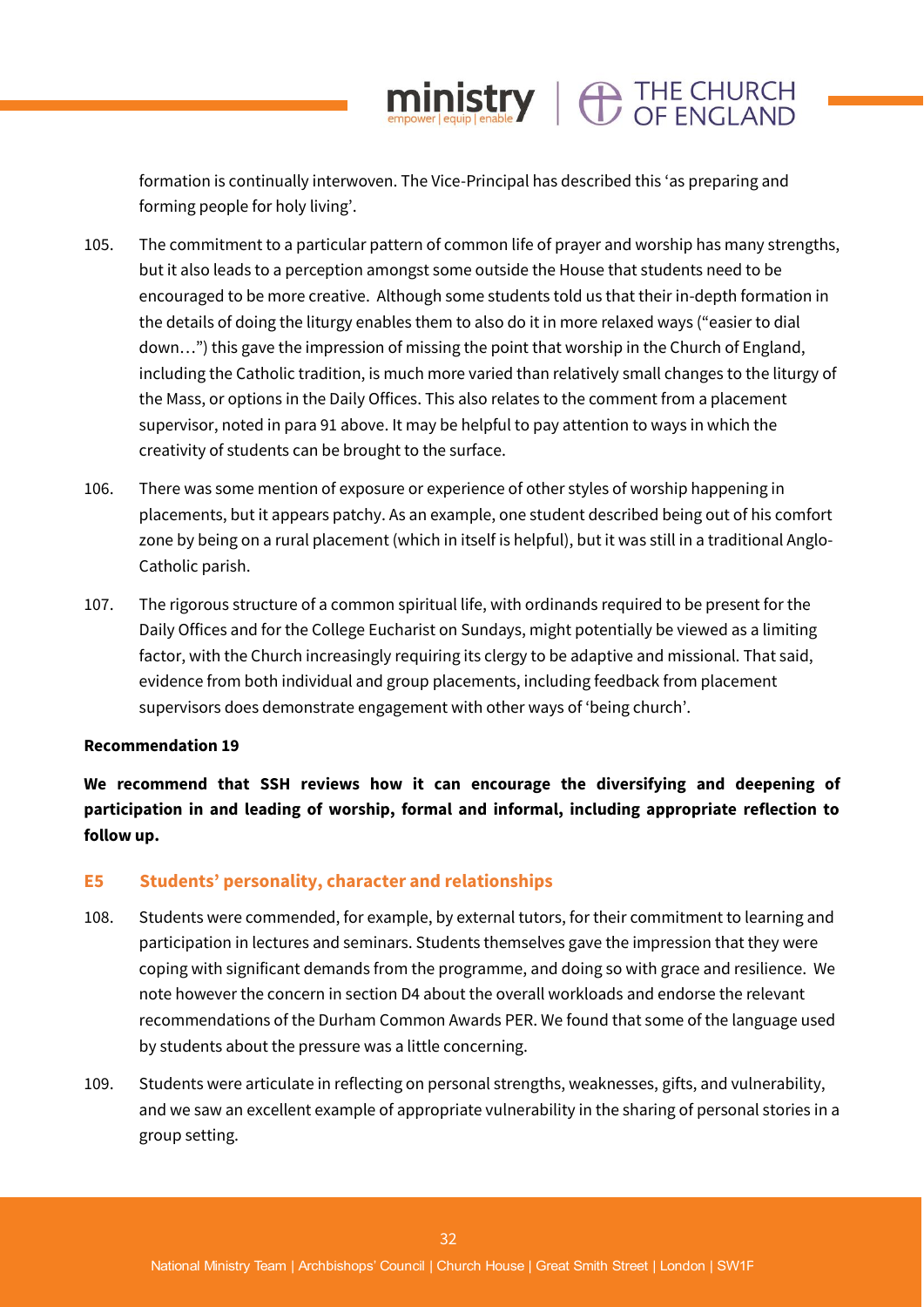# 110. We did have some concern about the level of structured support for students in personal development. With numbers as low as they are at present, informal systems of support are seen internally to be effective and sufficient, but with larger numbers of students, which the House needs, we are less sure. We also heard the call from more than one group of students for more structured pastoral support. It was suggested that, while staff were very good at responding to difficult situations and crises, students would also appreciate regular in-depth individual proactive and reflective opportunities for formational reflection.

 $ministry$   $\oplus$  THE CHURCH

111. The level of individual contact between students and personal tutors as explained to the reviewers was very brief, two short meetings per term. This puts considerable pressure on the more informal systems of pastoral care. These are feasible when the House is at its present size, but less sustainable if it is to grow in numbers again. It may be that there is too much reliance on personal formation being accomplished by the liturgy and community life.

#### **Recommendation 20**

# **We recommend that the staff and students of SSH review the options for tutorial support, with particular attention to the more personal elements of formation.**

- 112. It was remarked that while, pastoral care was good, it sometimes came late in the day and there is a general reluctance to go their tutor with a concern as this is the same person would also be marking their academic work. There is a desire, on the part of the ordinands for the appointment of a college chaplain, who would be able to offer a distinctive pastoral and spiritual ministry. We note that this was brought to the House Council but deemed to be too expensive. We would urge further consideration of options, as we would think that support from someone available locally, perhaps on a house-for-duty basis, might well meet the need rather than a full-time or substantial post. This reinforces **Recommendation 7** under Section B2.
- 113. Staff and students' understanding of safeguarding policy and practice were probed and these matters seemed to be well understood (as discussed further at section B2).

# **E6 Students are developing in the dispositions and skills of leadership, collaboration and ability to work in community.**

- 114. These issues are addressed in the curriculum and the feedback from receiving incumbents was positive. Students are being formed to offer collaborative leadership for the whole people of God, with the priestly vocation understood in that broader context.
- 115. Students spoke in interview about how the life of the College prepares them to work collaboratively in their ministries; on a basic, but perhaps fundamental level, this is demonstrated by the way they function together collectively as a student body for the good of the common life of the House.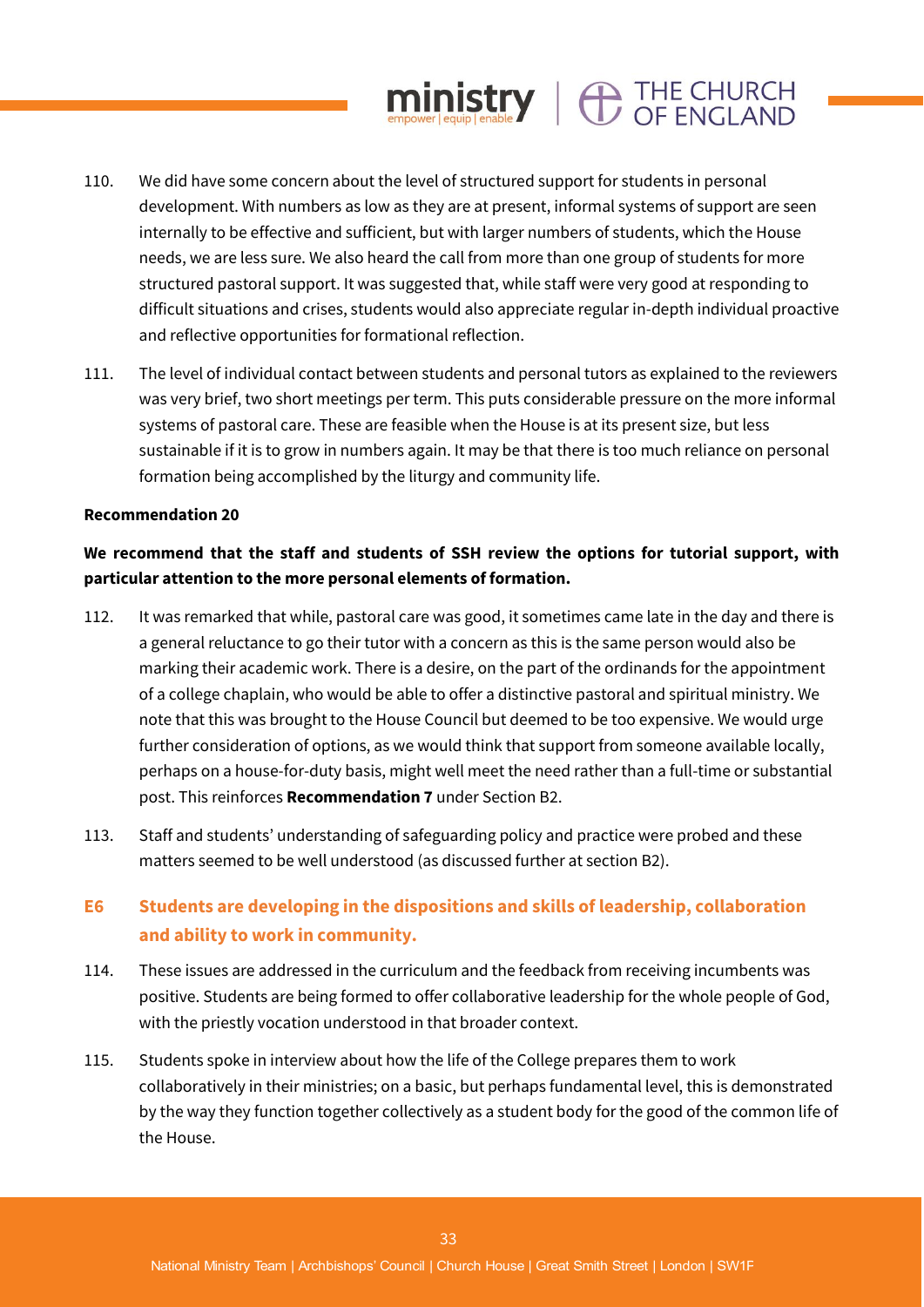# **E7 Students' sense of calling to ministry within the sponsoring church is growing, realistic and informed.**

116. Students expressed a clear and realistic sense of calling by God and the church, and several took care to make clear that they and the House were strongly committed to the Church of England, recognising that in some quarters this seemed to be doubted. They have a strong commitment to ministry in the wider setting of a parish, evident from their own comments, and those of placement supervisors and receiving incumbents.

 $ministry \mid \bigoplus_{CF} \text{FNCI AND}$ 

- 117. The students at SSH spoke of their commitment to the whole Church of England and their engagement in vigorous theological debate, although it was clear in conversation that most SSH ordinands expect to serve in a context which shares their traditionalist beliefs. Different groups of students indicated that debate about this issue was undertaken respectfully and we were given a strong impression that one key difference in the House – over the ordination of women – was well handled. Both male and female ordinands spoke repeatedly of mutual support and respect.
- **E8 The TEI has sound procedures for the interim and end of training assessment of students' knowledge, skills and dispositions, reporting on their achievement and identifying further learning needs for the next stages of training and ministry.**
- 118. The policies and procedures are in place for assessment and reporting. DDOs do not raise any problems about reporting. One expressed a desire for sight of a first year report (for 3 year students), especially if a student is moving from their sponsoring diocese.
- 119. Students gave evidence about their confidence in the process.

**The review team has Confidence with Qualifications with regard to Criterion E: Ministerial Formation.**

# **Conclusion**

**The review team has Confidence with Qualifications in St Stephen's House in preparing students for Ordained Ministry in the Church of England.**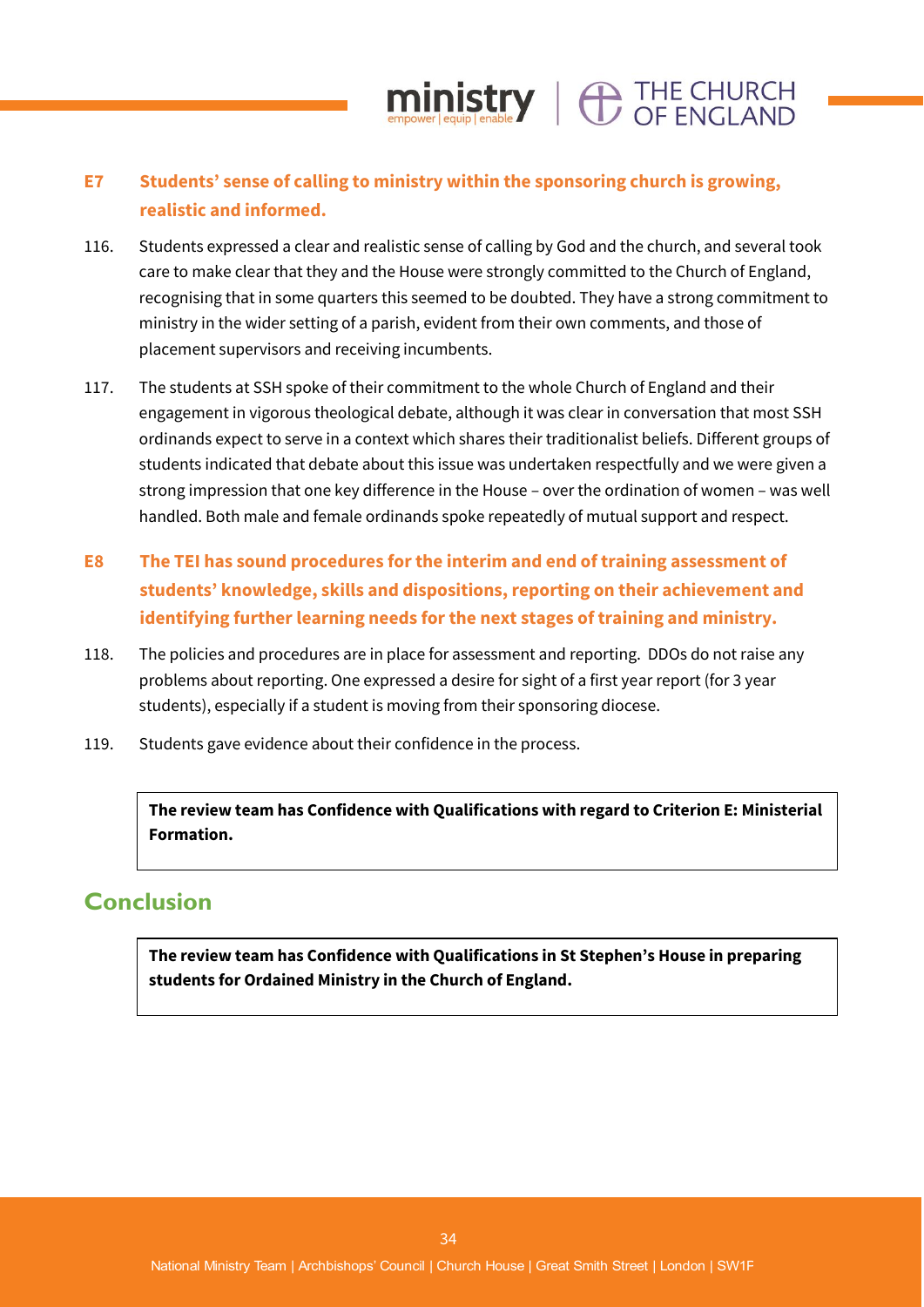

# **Summary of Commendations**

# **Commendation 1**

The reviewers commend the staff, Council members and ordinands for the clarity of SSH's internal ownership of its vision and objectives.

# **Commendation 2**

We commend the imagination and practice that have led to the establishment of the Edward King Centre for Pastoral Theology, its clear intentions, and its successful launch.

# **Commendation 3**

The reviewers commend SSH for offering an environment where diversity is welcomed and debate is encouraged.

# **Commendation 4**

We commend the quality of the theological reflection and the background commentary in the introduction of the Office Book, which seeks to enrich and place the Church of England within the wider Western Church.

# **Commendation 4**

We commend the pattern of daily prayer and the Eucharist at the College, which prepares ordinands for a disciplined prayer life, necessary for their future ministry.

# **Commendation 6**

We commend the high quality of theological reflection by students on placement.

# **Commendation 7**

We commend the quality of SSH's placement supervisors and the College's provision of support and briefing for their role.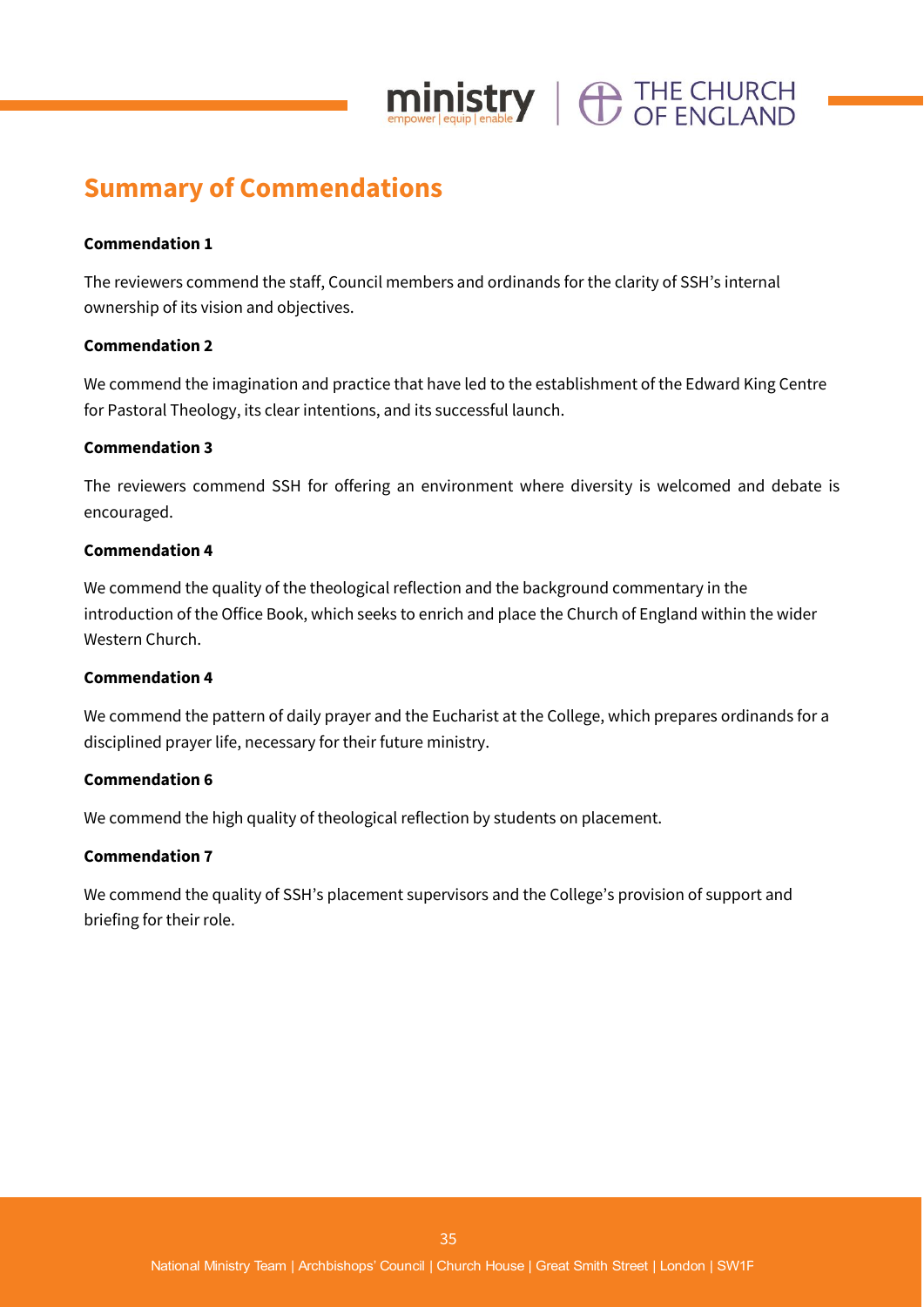

# **Summary of Recommendations**

# **Recommendation 1**

We recommend that SSH should make a clear and central statement of its formational aims on its website and in the prospectus, using the wording from the Formational Scene Setter document and from the 2018 Common Award PER document.

# **Recommendation 2**

We recommend that SSH makes further efforts to grow its recruitment, engaging in different and creative ways with a wider range of dioceses.

# **Recommendation 3**

We recommend that staff development time should be given to developing the already evident good practice across the staff team in engaging with those of a range of educational backgrounds.

# **Recommendation 4**

We recommend that through activities such as its open days, SSH begins to see itself more closely allied to the wider Church of England in promoting vocations. This may involve, for example, a review of the language, phrases, and expressions it uses to ensure that the inclusivity that is so evident in the College begins to be better understood by the wider world.

# **Recommendation 5**

We recommend that the placement pattern for each student includes serious engagement with Church traditions they are less familiar with. For example, it might mean every student having one of their placements in a less familiar tradition. This should be monitored by the staff responsible for the placements.

# **Recommendation 6**

We recommend that the College considers adding explicit policies on Consent and Confidentiality.

# **Recommendation 7**

We recommend that the College considers recruiting a house chaplain (potentially on a voluntary or House for Duty basis) to cater for the spiritual and pastoral needs of ordinands, their spouses, and families.

# **Recommendation 8**

We recommend that the College considers, as the make-up of the House naturally changes and evolves, that measures are put in place to ensure that the current healthy dialogue and mutual tolerance of both ordinands and staff is maintained, and new options for eucharistic presidency and gender inclusion are considered.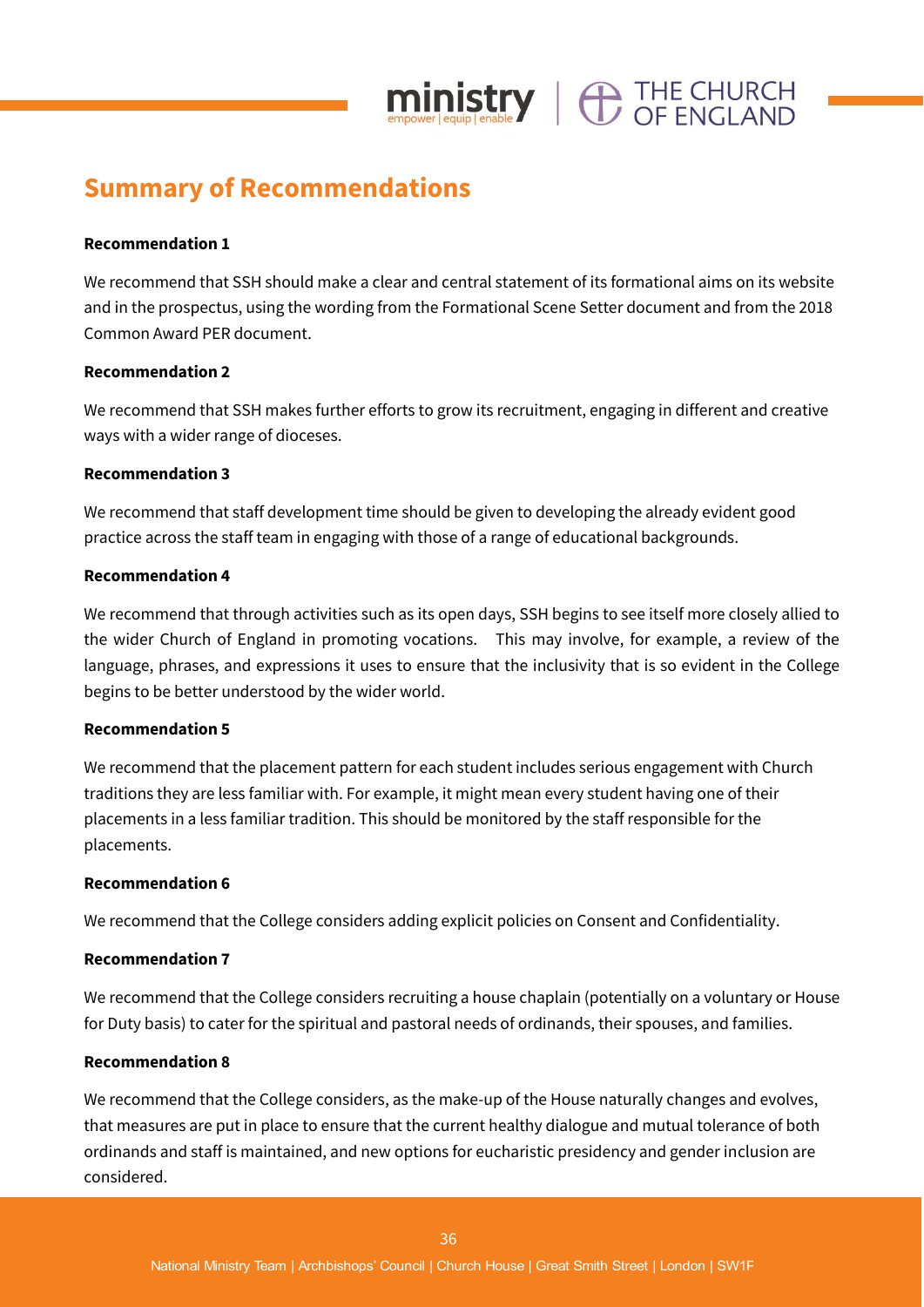#### **Recommendation 9**

We recommend that SSH considers the relative roles of Trustees and Members and whether there is merit in appointing Members who are not Trustees to provide additional scrutiny of the trustees' work.

 $ministry$   $\oplus$  THE CHURCH

#### **Recommendation 10**

In the light of the work of the Chairman's Strategy Group, we recommend that Trustees review their committee structure to ensure they have the most effective way of working given the future challenges for SSH.

#### **Recommendation 11**

We recommend that the trustees reshape the Council's agenda to allow regular quality time together in reserved business without staff present.

#### **Recommendation 12**

Following the end of PPH status, we recommend that the House Council explores working with an external coach/ consultant to review its work programme and strategic priorities.

#### **Recommendation 13**

We recommend that the Trustees carry out a thorough skills and diversity audit.

#### **Recommendation 14**

We recommend that the Trustees consider the creation of a Nominations Committee to review current membership of the House Council and its committees.

#### **Recommendation 15**

We recommend that the Development Committee should produce one document to set out clearly and to hold SSH's vision, objectives, strategy, and planned outcomes including the development of the Edward King Centre for Pastoral Theology.

#### **Recommendation 16**

We recommend that the Core staff and House Council develop and agree a written policy on staff development, including study leave.

#### **Recommendation 17**

Given that the Church places significant emphasis on developing the qualities of being 'relational, missional, collaborative, diverse and adaptive' in its trainees and ministers, we recommend that SSH reviews its publicity materials to communicate more clearly how these qualities are developed through its formational programmes.